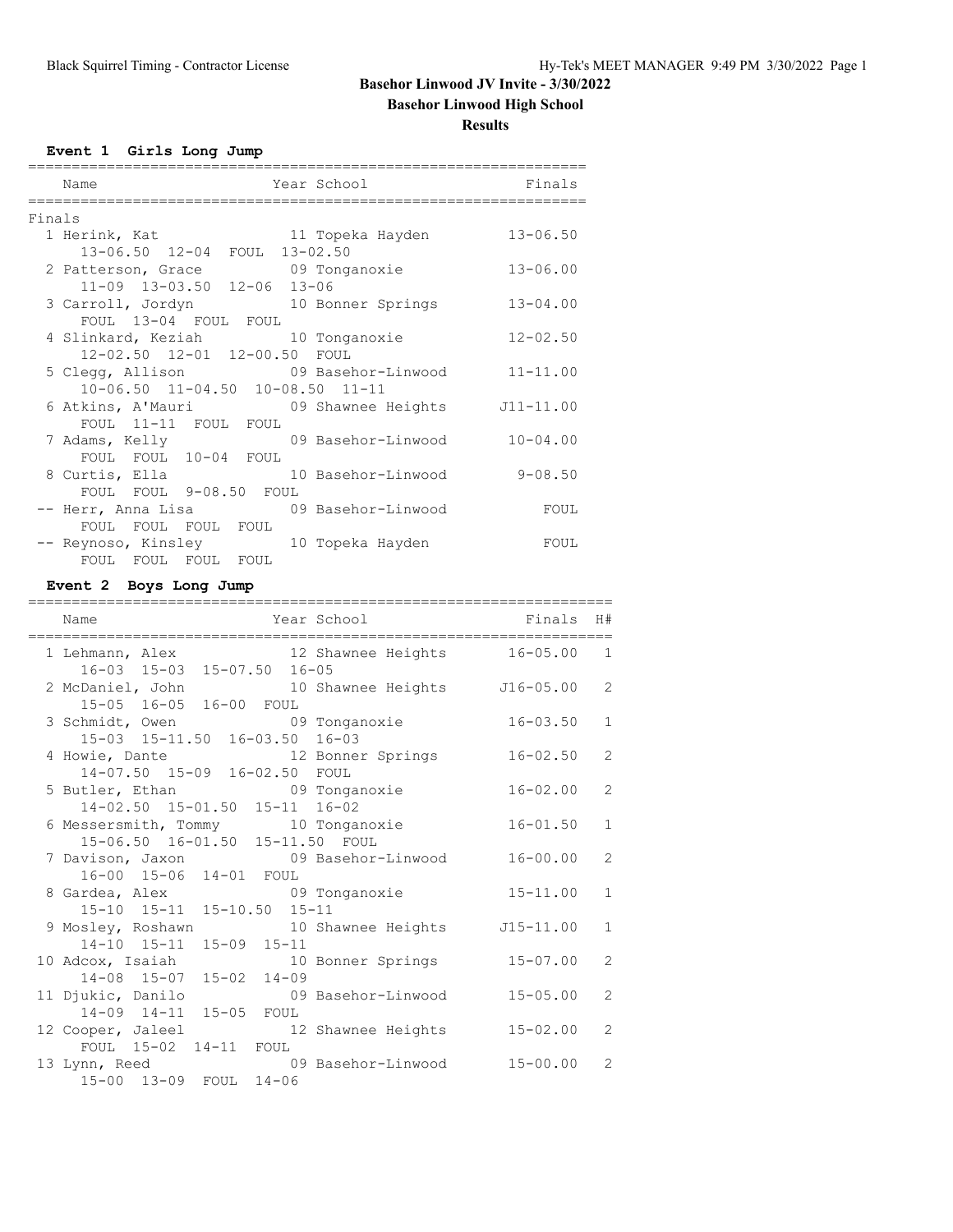**Basehor Linwood High School**

## **Results**

| Event 2 Boys Long Jump                              |               |              |
|-----------------------------------------------------|---------------|--------------|
| 14 Fotovich, Gabe 69 Shawnee Heights 14-09.50 1     |               |              |
| FOUL 14-09.50 13-10 FOUL                            |               |              |
| 15 Locke, Christian and 09 Basehor-Linwood 14-03.50 |               | $\mathbf{1}$ |
| FOUL 14-03.50 FOUL FOUL                             |               |              |
| 16 Dover, Matthias 10 Shawnee Heights 13-07.00      |               | 2            |
| 13-04.50 13-04.50 FOUL 13-07                        |               |              |
| 17 Preuitt, Rance 69 Bonner Springs 513-07.00       |               | 2            |
| 13-07 10-03 FOUL FOUL                               |               |              |
| 18 Unruh, Jackson 10 Shawnee Heights 13-05.00       |               | $\mathbf{1}$ |
| 11-08 13-05 13-03 FOUL                              |               |              |
| 19 Williams, Timothy 69 Bonner Springs              | $J13 - 05.00$ | 2            |
| 13-05 12-07 12-00 FOUL                              |               |              |
| 20 Narsh, Alex 10 Shawnee Heights 12-03.50          |               | $\mathbf{1}$ |
| FOUL 12-03.50 FOUL FOUL                             |               |              |
| 21 Tibbs, Josiah 69 Shawnee Heights                 | $12 - 01.50$  | $\mathbf{1}$ |
| FOUL 11-06.50 12-01.50 10-00                        |               |              |
| 22 Williams, Desmon 09 Bonner Springs               | $11 - 11.00$  | 2            |
| 11-02 11-11 FOUL FOUL                               |               |              |
| 23 Byrd, Jayden 69 Bonner Springs 11-09.00          |               | $\mathbf{1}$ |
|                                                     |               |              |
| 11-09 FOUL 11-08 FOUL                               |               |              |
| -- January, Jae'Breyn 11 Shawnee Heights            | FOUL          | $\mathbf{1}$ |
| FOUL FOUL FOUL FOUL                                 |               |              |

## **Event 3 Girls Triple Jump**

| Name             |                                    | Year School   | Finals       |
|------------------|------------------------------------|---------------|--------------|
| 1 Baldock, Kasia |                                    | 10 Tonganoxie | $29 - 02.50$ |
|                  | $28 - 04$ $28 - 04$ $28 - 08$ , 50 | 29-02.50      |              |

#### **Event 4 Boys Triple Jump**

| Year School<br>Name                                                              | Finals       |
|----------------------------------------------------------------------------------|--------------|
| 1 Schmidt, Owen<br>09 Tonganoxie<br>35-02 FOUL 36-03 34-05.50                    | $36 - 03.00$ |
| 09 Tonganoxie<br>2 Butler, Ethan<br>FOUL FOUL 34-09 35-04.50                     | $35 - 04.50$ |
| 09 Tonganoxie<br>3 Gardea, Alex<br>$33 - 02.50$ $32 - 02.50$ $34 - 00$ $34 - 03$ | $34 - 03.00$ |
| 09 Basehor-Linwood<br>4 Davison, Jaxon<br>FOUL 32-02 32-08.50 FOUL               | $32 - 08.50$ |
|                                                                                  |              |

## **Event 5 Girls High Jump**

| Name                                             |   |             |       |     | Year School |               |                    | Finals       |
|--------------------------------------------------|---|-------------|-------|-----|-------------|---------------|--------------------|--------------|
| 1 Baldock, Kasia                                 |   |             |       |     |             | 10 Tonganoxie |                    | $4 - 06.00$  |
| $3-08$ $3-10$ $4-00$ $4-02$ $4-04$ $4-06$ $4-08$ |   |             |       |     |             |               |                    |              |
| P.                                               |   | $\cap$<br>P | O XXO |     |             | O XXX         |                    |              |
| 2 Coffman, Haylee                                |   |             |       |     |             |               | 11 Shawnee Heights | $J4 - 06.00$ |
| $3-08$ $3-10$ $4-00$ $4-02$ $4-04$ $4-06$ $4-08$ |   |             |       |     |             |               |                    |              |
|                                                  | ∩ |             | ∩     | XO. |             | XXX           |                    |              |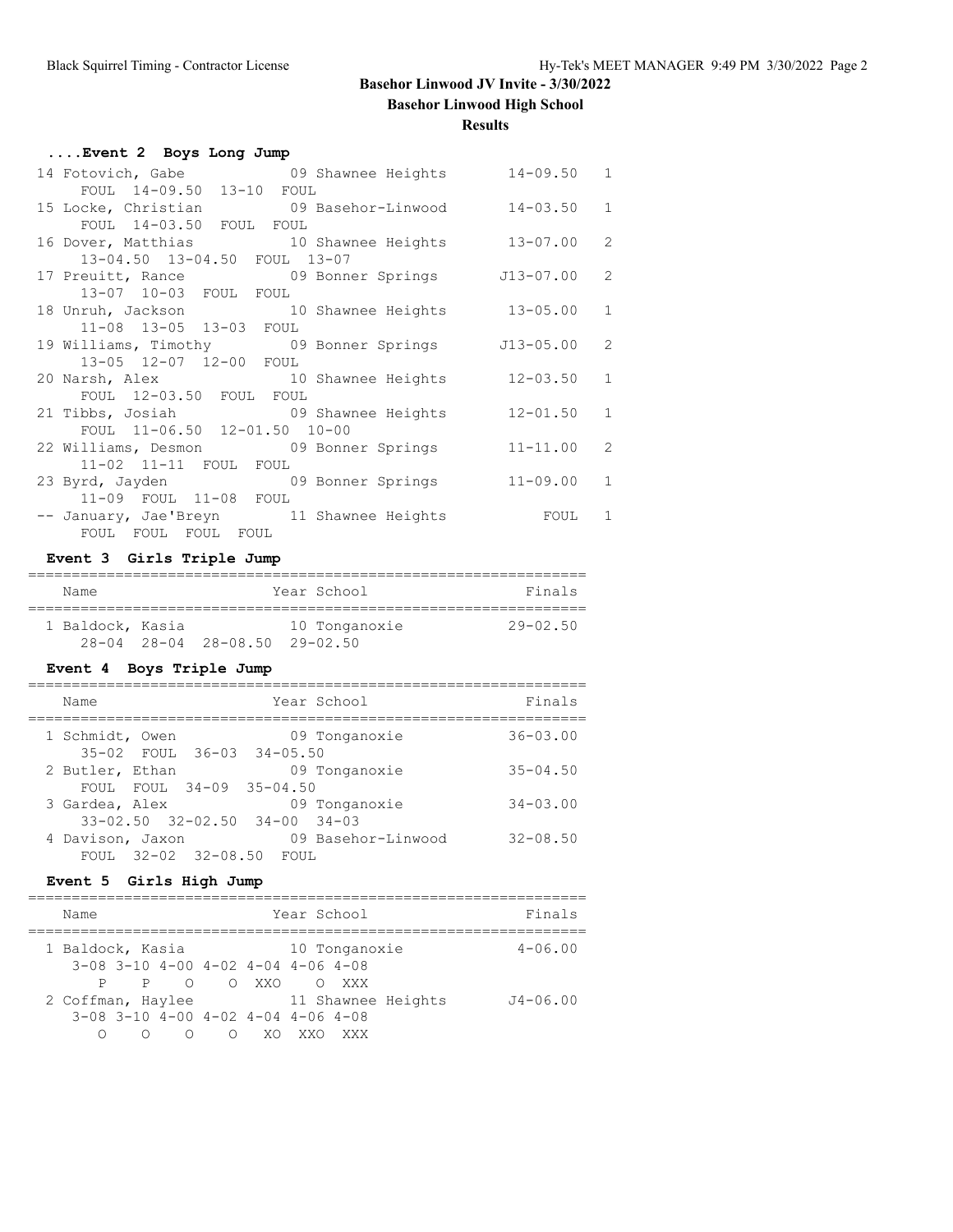**Basehor Linwood High School**

## **Results**

| Event 5 Girls High Jump            |                    |             |
|------------------------------------|--------------------|-------------|
| 3 Slinkard, Keziah 10 Tonganoxie   |                    | $4 - 02.00$ |
| $3-08$ $3-10$ $4-00$ $4-02$ $4-04$ |                    |             |
| P OXXO<br>O XXX                    |                    |             |
| 4 Curtis, Ella                     | 10 Basehor-Linwood | $3 - 08.00$ |
| $3 - 08$ $3 - 10$                  |                    |             |
| XXX                                |                    |             |

## **Event 6 Boys High Jump**

| Name                                                               | Year School        | Finals       |
|--------------------------------------------------------------------|--------------------|--------------|
| 1 Williams, Desmon<br>$4-06$ $4-08$ $4-10$ $5-00$                  | 09 Bonner Springs  | $4 - 10.00$  |
| P XXO XO XXX<br>2 Johnson, Kyle<br>$4-06$ $4-08$ $4-10$ $5-00$     | 09 Tonganoxie      | $J4 - 10.00$ |
| P XXO XXO XXX<br>3 Memmer, Will<br>$4 - 06$ $4 - 08$ $4 - 10$      | 09 Shawnee Heights | $4 - 08.00$  |
| O XXX<br>$\Omega$<br>3 Butler, Ethan<br>$4 - 06$ $4 - 08$ $4 - 10$ | 09 Tonganoxie      | $4 - 08.00$  |
| O XXX<br>P<br>-- Howie, Dante<br>$4 - 06$ $4 - 08$                 | 12 Bonner Springs  | NΗ           |
| XXX<br>P<br>-- Dover, Matthias<br>$4 - 06$<br>XXX                  | 10 Shawnee Heights | NΗ           |

## **Event 9 Girls Shot Put**

| Name               |                                         |  | Year School                           | Finals       |
|--------------------|-----------------------------------------|--|---------------------------------------|--------------|
| 1 Hampton, Briana  |                                         |  | 09 Basehor-Linwood                    | $30 - 04.00$ |
|                    | $28 - 01$ $26 - 07$ $27 - 06$ $30 - 04$ |  |                                       |              |
|                    |                                         |  | 2 Padfield, Aubrey 69 Tonganoxie      | $24 - 06.00$ |
|                    | 24-06 20-10 20-09 23-02                 |  |                                       |              |
|                    |                                         |  | 3 Sedgwick, Rebecca 69 Bonner Springs | $24 - 02.00$ |
|                    | 24-02 21-06 21-07 21-06                 |  |                                       |              |
| 4 Breuer, Lilly    |                                         |  | 10 Tonganoxie                         | $22 - 10.00$ |
|                    | 21-06 20-03 22-10 22-01                 |  |                                       |              |
| 5 Salsbury, Alysah |                                         |  | 09 Shawnee Heights                    | $21 - 11.00$ |
|                    | $20-10$ $21-11$ $21-06$ $21-03$         |  |                                       |              |
|                    |                                         |  | 6 Hokenberry, Nicole 69 Topeka Hayden | $21 - 10.00$ |
|                    | FOUL 18-10 19-02 21-10                  |  |                                       |              |
|                    |                                         |  | 7 Chelbi, Lillia 69 Tonganoxie        | $20 - 07.00$ |
|                    | 18-08 20-00 20-07 20-06                 |  |                                       |              |
| 8 Rambo, Kaitlyn   |                                         |  | 10 Shawnee Heights                    | $19 - 06.00$ |
|                    | 17-01 19-06 14-07 18-06                 |  |                                       |              |
|                    |                                         |  | 9 Metsker, Sophie 69 Basehor-Linwood  | $18 - 02.00$ |
|                    | 16-06 16-05 16-10 18-02                 |  |                                       |              |
|                    |                                         |  | 10 Stormann, Ryann 69 Shawnee Heights | $18 - 00.00$ |
|                    | 16-06 18-00 17-07 15-11                 |  |                                       |              |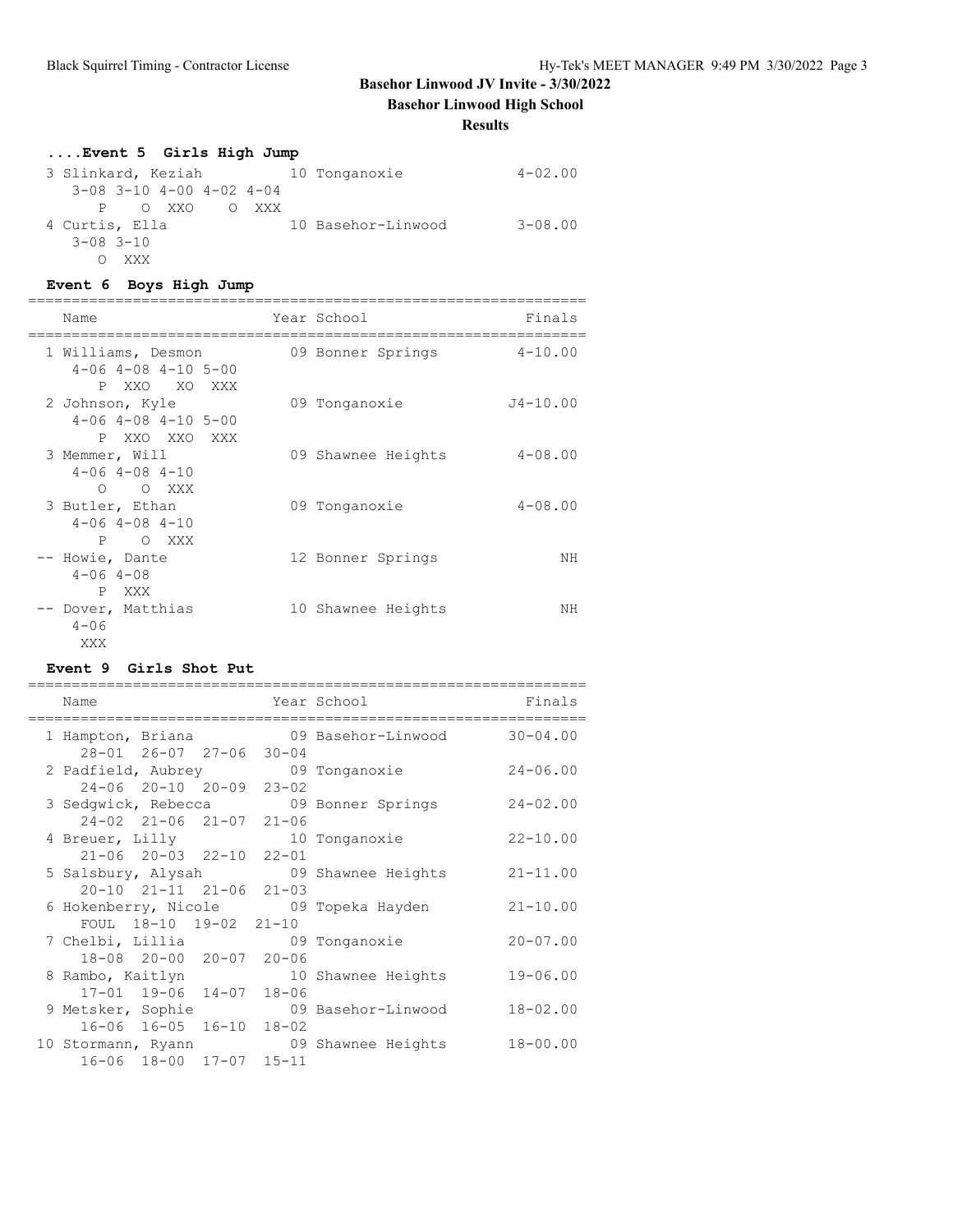**Basehor Linwood High School**

**Results**

## **....Event 9 Girls Shot Put**

| 11 Stanley-Collins, Layla                  | 09 Shawnee Heights | $17 - 03.00$ |
|--------------------------------------------|--------------------|--------------|
| $16 - 08$ $17 - 00$ $17 - 03$ $16 - 10$    |                    |              |
| 12 Hagemaster, V                           | 09 Basehor-Linwood | $17 - 02.00$ |
| $17 - 02$ $14 - 01$ $15 - 08$ $14 - 04$    |                    |              |
| 13 Clegg, Allison                          | 09 Basehor-Linwood | $17 - 01.00$ |
| FOUL 17-01 14-06 17-01                     |                    |              |
| 14 Loggins, Hannah                         | 09 Bonner Springs  | $16 - 11.00$ |
| $15 - 03$ $16 - 11$ $14 - 00$<br>$15 - 11$ |                    |              |
| 15 Cardona Romo, Lluvia                    | 09 Topeka Hayden   | $16 - 05.00$ |
| $14 - 00$ $16 - 03$ $15 - 07$ $16 - 05$    |                    |              |
| 16 Lemon, Maggie                           | 12 Topeka Hayden   | $9 - 08.00$  |
| $9 - 05$ $9 - 06$ $4 - 07$<br>$9 - 08$     |                    |              |

# **Event 10 Boys Shot Put**

| Name                                                                      |                                  | Year School        | Finals        | H#             |
|---------------------------------------------------------------------------|----------------------------------|--------------------|---------------|----------------|
| 1 Leeper, TJ<br>$33 - 04$ $34 - 02$                                       | $34 - 08$ 35-07                  | 09 Tonganoxie      | $35 - 07.00$  | 3              |
| 2 Best, Pete<br>$34 - 06$ $33 - 10$<br>FOUL FOUL                          |                                  | 12 Basehor-Linwood | $34 - 06.00$  | $\overline{2}$ |
| 3 Dawkins, Alexander<br>$30 - 10$<br>$33 - 00$<br>$30 - 10$               | $28 - 08$                        | 10 Shawnee Heights | $33 - 00.00$  | $\overline{2}$ |
| 4 Akins-Gonzales, Christia 10 Shawnee Heights<br>$32 - 09$                | $31 - 02$                        |                    | $32 - 09.00$  | 3              |
| $30 - 03$ $32 - 07$<br>5 Stroud, Christian<br>$32 - 03$ $31 - 09$         | $26 - 04$ 31-00                  | 09 Shawnee Heights | $32 - 03.00$  | 1              |
| 6 Taylor, Devon                                                           |                                  | 10 Bonner Springs  | $31 - 01.00$  | 3              |
| $30 - 02$ $31 - 01$<br>FOUL<br>7 Mitchell, Kaden<br>$28 - 06$             | $29 - 08$<br>$27 - 00$           | 12 Basehor-Linwood | $J31 - 01.00$ | 1              |
| $29 - 07$ $31 - 01$<br>8 Copeland, Landon<br>$27 - 03$ 30-06<br>$29 - 02$ | $31 - 00$                        | 10 Shawnee Heights | $31 - 00.00$  | 3              |
| 9 Gedney, Caden                                                           |                                  | 09 Basehor-Linwood | $30 - 09.00$  | $\overline{2}$ |
| $29 - 09$ $30 - 09$<br>$30 - 03$<br>10 Shepard, Damien                    | FOUL                             | 10 Basehor-Linwood | $30 - 06.00$  | $\mathbf{1}$   |
| $29 - 09$ $30 - 06$<br>$27 - 03$<br>11 Sexton, Chase                      | FOUL<br>$30 - 03$                | 10 Bonner Springs  | $30 - 03.00$  | 3              |
| $26 - 05$ $25 - 10$<br>$27 - 08$<br>12 Fisher, Ethan                      | $27 - 04$                        | 09 Shawnee Heights | $30 - 02.00$  | 3              |
| $27 - 10$<br>$30 - 02$<br>FOUL<br>13 Crane, Larry                         |                                  | 10 Bonner Springs  | $29 - 06.00$  | 3              |
| 29-01 29-06 29-03 29-02<br>14 Hampton, Bennett                            |                                  | 10 Basehor-Linwood | $29 - 04.00$  | 1              |
| $29 - 00$ $25 - 02$<br>29-04 FOUL<br>15 Dittman, Alex                     |                                  | 10 Shawnee Heights | $28 - 09.00$  | 3              |
| $28 - 09$ $24 - 06$<br>16 Johnson, Jordan                                 | $25 - 11$ $25 - 00$              | 12 Basehor-Linwood | $28 - 06.00$  | $\mathbf{1}$   |
| $26 - 09$<br>$28 - 06$<br>17 Davis, Korbin                                | FOUL 28-01                       | 12 Basehor-Linwood | $28 - 02.00$  | $\mathcal{L}$  |
| 28-02 FOUL 28-02 27-06<br>18 Nemchik, Matt                                |                                  | 09 Tonganoxie      | $J28 - 02.00$ | 3              |
| 28-00 26-11<br>19 Morris, Jaydn<br>$26 - 10$<br>$26 - 01$<br>$25 - 07$    | $28 - 02$ $27 - 11$<br>$28 - 01$ | 09 Bonner Springs  | $28 - 01.00$  | 2              |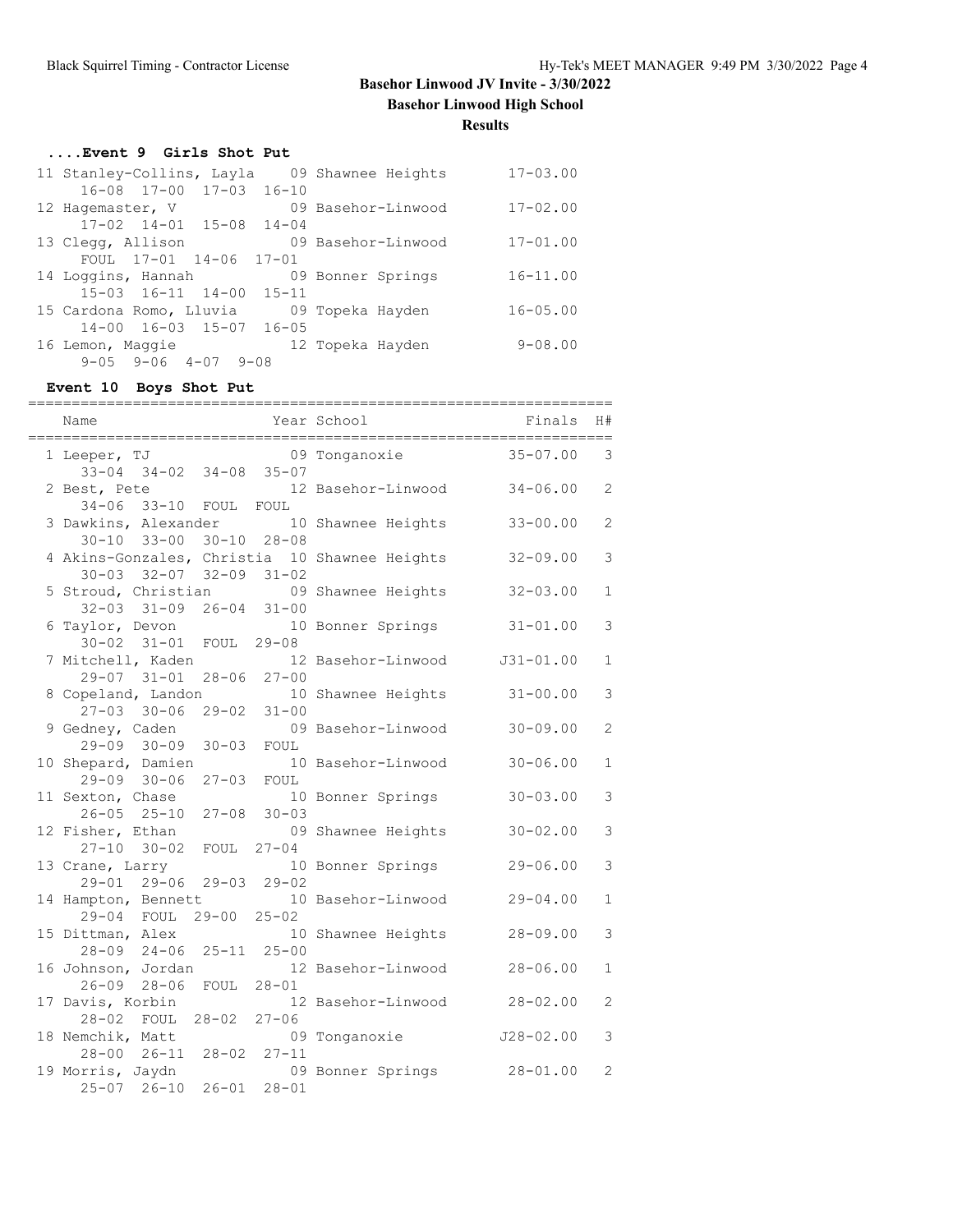**Basehor Linwood High School**

**Results**

| Event 10 Boys Shot Put                               |                     |                    |               |                |  |  |  |
|------------------------------------------------------|---------------------|--------------------|---------------|----------------|--|--|--|
| 20 Lipshin, Micah                                    |                     | 09 Shawnee Heights | $27 - 04.00$  | 3              |  |  |  |
| FOUL 25-05 27-04 26-06                               |                     |                    |               |                |  |  |  |
| 21 Gall, Logan                                       |                     | 11 Basehor-Linwood | $27 - 03.00$  | $\mathbf{1}$   |  |  |  |
| FOUL 24-02 27-03 27-00                               |                     |                    | $27 - 02.00$  | $\overline{2}$ |  |  |  |
| 22 Susuico, Symon<br>$27-02$ $25-01$ $24-06$ $25-06$ |                     | 10 Bonner Springs  |               |                |  |  |  |
| 23 Borders, Cole                                     |                     | 10 Basehor-Linwood | $26 - 11.00$  | $\overline{2}$ |  |  |  |
| $26 - 06$ $25 - 10$                                  | $22 - 11$ $26 - 11$ |                    |               |                |  |  |  |
| 24 Brown, Peyton                                     |                     | 09 Basehor-Linwood | $26 - 10.00$  | $\mathbf{1}$   |  |  |  |
| $26 - 05$ $26 - 10$<br>FOUL FOUL                     |                     |                    |               |                |  |  |  |
| 25 Wedl, Tyler                                       |                     | 09 Shawnee Heights | $26 - 04.00$  | 3              |  |  |  |
| $26 - 00$ $25 - 10$                                  | $26 - 04$ 26-00     |                    |               |                |  |  |  |
| 26 Partridge, Branden                                |                     | 09 Shawnee Heights | $J26 - 04.00$ | $\overline{2}$ |  |  |  |
| $25 - 00$ $26 - 04$                                  | $25 - 07$ $25 - 00$ |                    |               |                |  |  |  |
| 27 Anguiano, Frankie 199 Topeka Hayden               |                     |                    | $26 - 02.00$  | $\overline{2}$ |  |  |  |
| 26-02 22-02 23-04 23-08                              |                     |                    |               |                |  |  |  |
| 28 Sparks, Ryder                                     |                     | 10 Tonganoxie      | $26 - 01.00$  | 3              |  |  |  |
| 23-08 25-09                                          | FOUL 26-01          | 09 Basehor-Linwood | $25 - 11.00$  | $\mathbf{1}$   |  |  |  |
| 29 Swanson, Luke<br>23-03 25-11 24-07 25-09          |                     |                    |               |                |  |  |  |
| 30 Tollett, Joseph                                   |                     | 09 Basehor-Linwood | $25 - 04.00$  | $\mathbf{1}$   |  |  |  |
| 23-08 25-04 23-07 FOUL                               |                     |                    |               |                |  |  |  |
| 31 Hartley, Benjamin                                 |                     | 10 Bonner Springs  | $24 - 02.00$  | $\overline{2}$ |  |  |  |
| $24 - 02$ $22 - 02$                                  | $23 - 04$ $23 - 08$ |                    |               |                |  |  |  |
| 32 Schooler, Mason                                   |                     | 09 Tonganoxie      | $23 - 11.00$  | $\mathbf 1$    |  |  |  |
| 21-02 22-11 23-09 23-11                              |                     |                    |               |                |  |  |  |
| 33 Farris, Gunnar                                    |                     | 10 Basehor-Linwood | $23 - 10.00$  | 2              |  |  |  |
| $23 - 10$ $22 - 07$                                  | $FOUL$ 21-00        |                    |               |                |  |  |  |
| 34 Broxterman, Luke 09 Basehor-Linwood               |                     |                    | $23 - 01.00$  | $\mathbf 1$    |  |  |  |
| $21 - 01$ $22 - 06$<br>$22 - 04$                     | $23 - 01$           |                    |               |                |  |  |  |
| 35 Davila, Isaiah                                    |                     | 09 Bonner Springs  | $22 - 09.00$  | $\overline{2}$ |  |  |  |
| $14 - 05$ $22 - 01$<br>$20 - 05$<br>36 Valdez, Felix | $22 - 09$           |                    | $J22 - 09.00$ | $\overline{2}$ |  |  |  |
| $22 - 09$ $19 - 09$<br>$21 - 03$                     | $21 - 06$           | 09 Topeka Hayden   |               |                |  |  |  |
| 37 Payne, Kyle                                       |                     | 10 Basehor-Linwood | $22 - 02.00$  | $\mathbf{1}$   |  |  |  |
| $22 - 02$ $21 - 02$<br>$17 - 07$                     | $22 - 02$           |                    |               |                |  |  |  |
| 38 Owens, Jayden                                     |                     | 09 Tonganoxie      | $J22 - 02.00$ | 3              |  |  |  |
| $20 - 04$ 20-08<br>$22 - 02$                         | $20 - 07$           |                    |               |                |  |  |  |
| 39 Campbell, Broderick 09 Shawnee Heights 18-11.00   |                     |                    |               | 1              |  |  |  |
| 18-11 18-00<br>$17 - 01$                             | ${\tt FOUL}$        |                    |               |                |  |  |  |

### **Event 11 Girls Discus Throw**

| Name                                      |                                 |           |           | Year School        | Finals    | H#            |
|-------------------------------------------|---------------------------------|-----------|-----------|--------------------|-----------|---------------|
| 1 Hampton, Briana                         | $65 - 03$ $60 - 04$ $68 - 09$   |           | FOUL      | 09 Basehor-Linwood | 68-09     | $\mathbf{1}$  |
| 2 Sedqwick, Rebecca                       |                                 |           |           | 09 Bonner Springs  | $68 - 05$ | 2             |
| 3 Freeland, Madison                       | 68-05 55-07 59-01               |           | $54 - 06$ | 09 Shawnee Heights | $67 - 01$ | $\mathbf{1}$  |
| 4 Mock, Jessica                           | $63 - 03$ $62 - 06$ $66 - 05$   |           | $67 - 01$ | 10 Bonner Springs  | $67 - 00$ | $\mathcal{P}$ |
| $56 - 07$ $67 - 00$<br>5 Padfield, Aubrey |                                 | $57 - 00$ | $51 - 04$ | 09 Tonganoxie      | $65 - 09$ | $\mathcal{P}$ |
|                                           | $65-09$ $59-02$ $63-09$ $60-03$ |           |           |                    |           |               |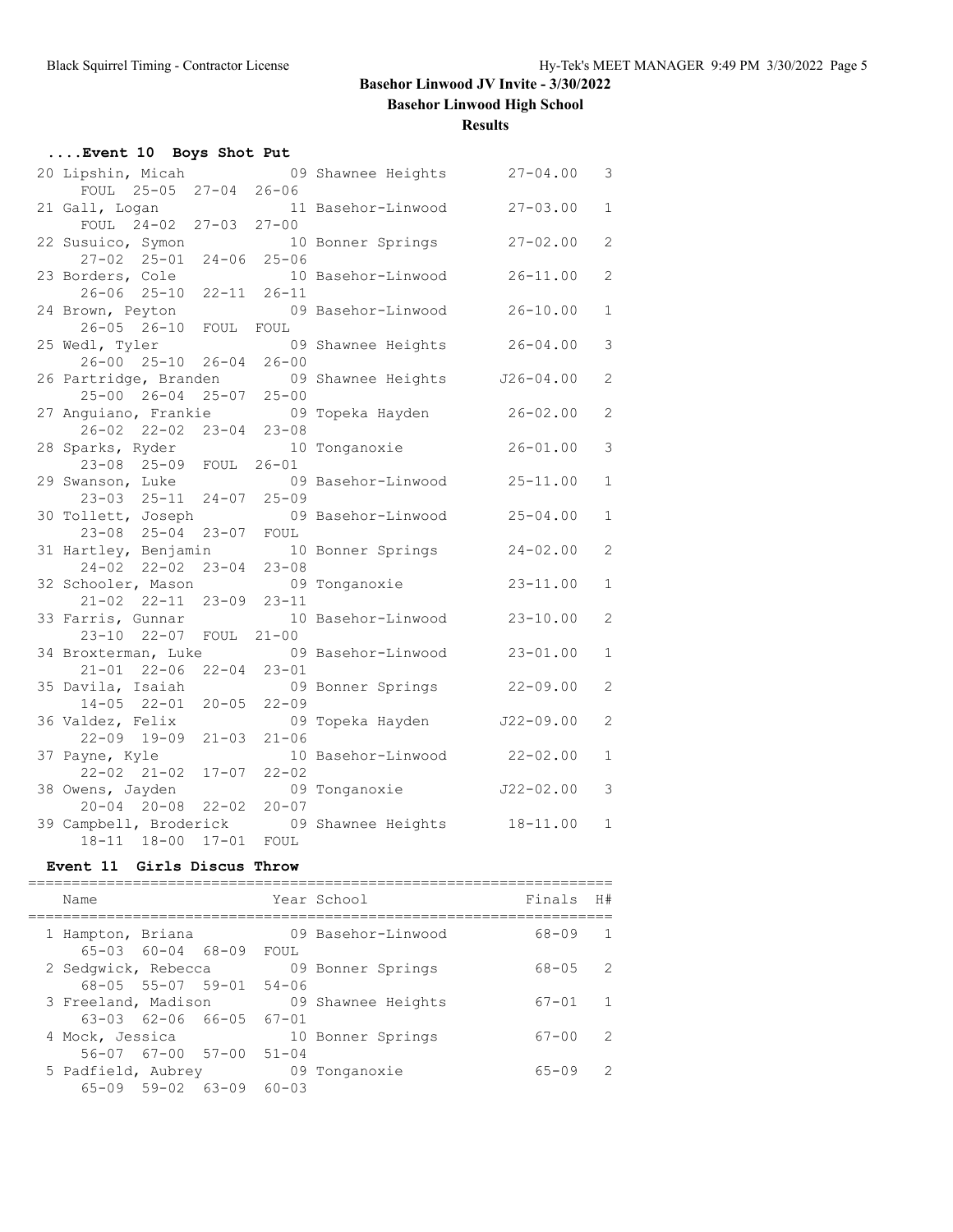**Basehor Linwood High School**

**Results**

| Event 11 Girls Discus Throw                  |                                               |                |  |  |  |  |
|----------------------------------------------|-----------------------------------------------|----------------|--|--|--|--|
| 6 Chelbi, Lillia 69 Tonganoxie               | $59 - 09$ 2                                   |                |  |  |  |  |
| 52-10 54-01 59-09 56-11                      |                                               |                |  |  |  |  |
| 7 Breuer, Lilly 10 Tonganoxie                | $56 - 05$                                     | $\overline{2}$ |  |  |  |  |
| 45-06 52-04 56-05 53-03                      |                                               |                |  |  |  |  |
| 8 Salsbury, Alysah 69 Shawnee Heights        | $55 - 07$                                     | $\overline{2}$ |  |  |  |  |
| 47-07 55-07 42-08 FOUL                       |                                               |                |  |  |  |  |
| 9 Clegg, Abby 10 Basehor-Linwood             | $54 - 10$                                     | $\mathbf{1}$   |  |  |  |  |
| 51-01 53-10 53-02 54-10                      |                                               |                |  |  |  |  |
|                                              | 10 Hokenberry, Nicole 69 Topeka Hayden 554-10 | $\mathbf{1}$   |  |  |  |  |
| 53-08 53-00 54-10 50-06                      |                                               |                |  |  |  |  |
| 11 Schwartzkopf, Jocelyn 09 Bonner Springs   | $52 - 05$                                     | 2              |  |  |  |  |
| 50-04 48-05 52-05 FOUL                       |                                               |                |  |  |  |  |
| 12 Loggins, Hannah 19 Bonner Springs         | $47 - 10$                                     | $\overline{2}$ |  |  |  |  |
| 40-08 47-10 37-11 41-06                      |                                               |                |  |  |  |  |
| 13 Stanley-Collins, Layla 09 Shawnee Heights | $47 - 04$                                     | $\mathbf{1}$   |  |  |  |  |
| 44-09 37-03 44-02 47-04                      |                                               |                |  |  |  |  |
| 14 Stormann, Ryann 69 Shawnee Heights        | $47 - 02$                                     | $\mathbf{1}$   |  |  |  |  |
| 42-09 47-02 39-06 FOUL                       |                                               |                |  |  |  |  |
| 15 Cardona Romo, Lluvia 609 Topeka Hayden    | $45 - 11$                                     | $\mathbf{1}$   |  |  |  |  |
| 41-05 45-11 FOUL 44-07                       |                                               |                |  |  |  |  |
| 16 Rambo, Kaitlyn 10 Shawnee Heights         | 45-10                                         | $\mathbf{1}$   |  |  |  |  |
| FOUL 44-05 45-10 FOUL                        |                                               |                |  |  |  |  |
| 17 Metsker, Sophie 69 Basehor-Linwood        | $45 - 07$                                     | $\mathbf{1}$   |  |  |  |  |
| FOUL 45-07 FOUL 43-05                        |                                               |                |  |  |  |  |
| 18 Goebel, Alexis 11 Bonner Springs          | $40 - 08$                                     | 2              |  |  |  |  |
| 37-00 40-08 29-03 FOUL                       |                                               |                |  |  |  |  |
| 19 Hagemaster, V 69 Basehor-Linwood          | $38 - 08$                                     | 1              |  |  |  |  |
| 33-09 FOUL 38-08 37-10                       |                                               |                |  |  |  |  |

## **Event 12 Boys Discus Throw**

| Name                                                                     | Year School | Finals     | H#           |
|--------------------------------------------------------------------------|-------------|------------|--------------|
| 1 Hilton, Jonah 11 Shawnee Heights 114-07 3<br>87-09 114-07 FOUL 106-05  |             |            |              |
| 2 Dawkins, Alexander 10 Shawnee Heights<br>FOUL 96-06 97-06 108-04       |             | $108 - 04$ | 3            |
| 3 Akins-Gonzales, Christia 10 Shawnee Heights<br>80-04 101-04 92-06 FOUL |             | $101 - 04$ | 3            |
| 4 Best, Pete 12 Basehor-Linwood<br>FOUL FOUL FOUL 88-09                  |             | 88-09      | $\mathbf{1}$ |
| 5 Brown, Peyton 69 Basehor-Linwood<br>77-07 80-10 FOUL 86-10             |             | $86 - 10$  | $\mathbf{1}$ |
| 6 Schierbaum, Dominic 10 Bonner Springs<br>80-05 FOUL 86-09 FOUL         |             | 86-09      | 3            |
| 7 Fisher, Ethan 09 Shawnee Heights<br>FOUL FOUL 75-00 84-09              |             | $84 - 09$  | 3            |
| 8 Copeland, Landon 10 Shawnee Heights<br>FOUL 78-10 75-03 82-10          |             | $82 - 10$  | 3            |
| 9 Leeper, TJ 09 Tonganoxie<br>80-08 77-10 82-05 FOUL                     |             | $82 - 05$  | 3            |
| 10 Davis, Korbin 12 Basehor-Linwood<br>70-10 80-08 FOUL 77-01            |             | $80 - 08$  | $\mathbf{1}$ |
| 11 Lynn, Reed 69 Basehor-Linwood<br>75-04 80-05 76-06 78-05              |             | $80 - 05$  | $\mathbf{1}$ |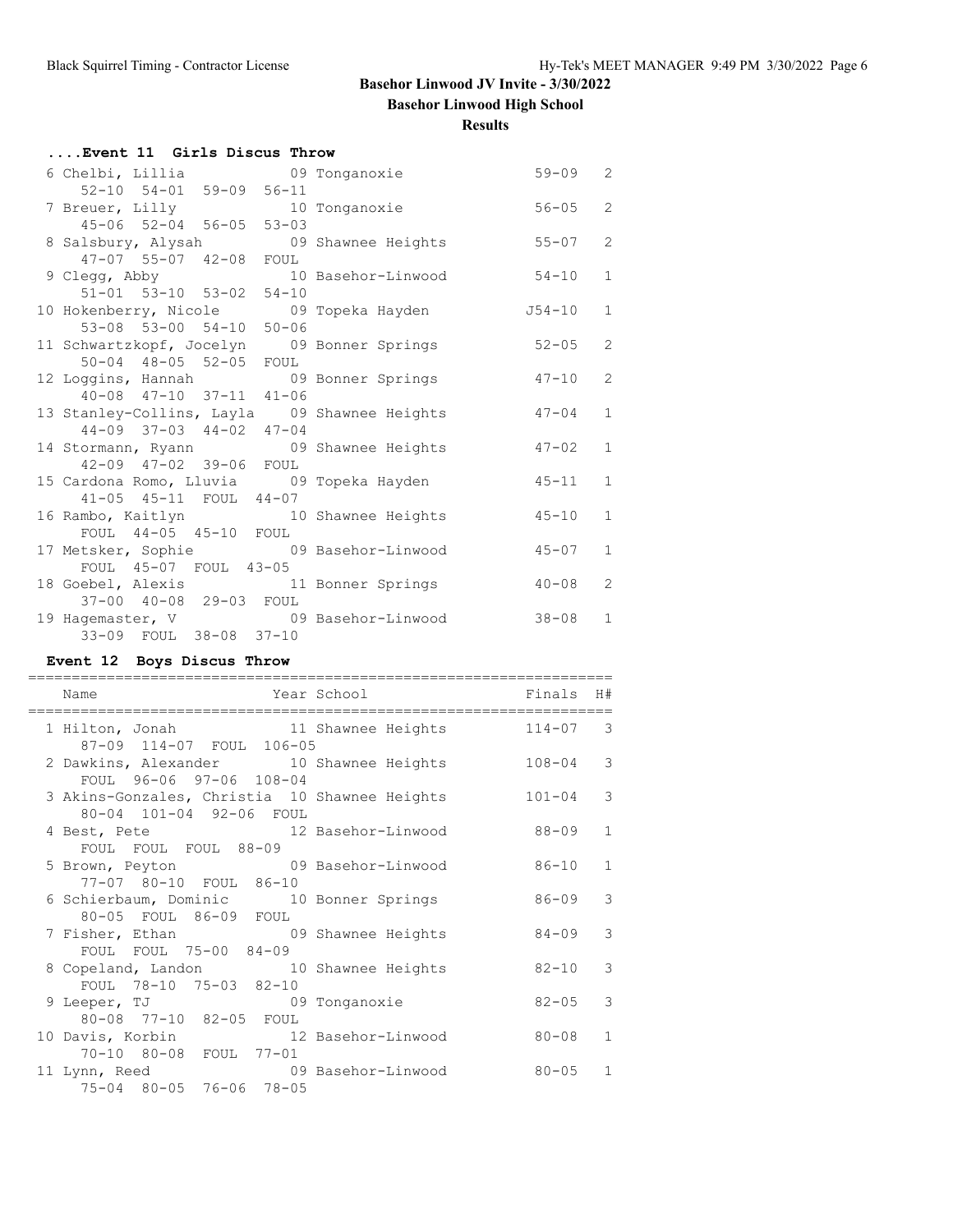**Basehor Linwood High School**

**Results**

| Event 12 Boys Discus Throw                                          |  |                    |           |                |  |  |  |
|---------------------------------------------------------------------|--|--------------------|-----------|----------------|--|--|--|
| 12 Sparks, Ryder 10 Tonganoxie<br>70-00 77-09 79-06 79-09           |  |                    | $79 - 09$ | 3              |  |  |  |
| 13 Hampton, Bennett 10 Basehor-Linwood<br>FOUL 79-06 70-10 70-03    |  |                    | $79 - 06$ | 1              |  |  |  |
| 14 Morris, Jaydn 69 Bonner Springs<br>73-02 71-02 77-07 79-03       |  |                    | $79 - 03$ | 2              |  |  |  |
| 15 McGuire, Tucker 69 Tonganoxie<br>FOUL 79-01 71-08 75-02          |  |                    | $79 - 01$ | 3              |  |  |  |
| 16 Gall, Logan 11 Basehor-Linwood<br>61-00 FOUL 74-07 65-04         |  |                    | $74 - 07$ | 2              |  |  |  |
| 17 Schooler, Mason 69 Tonganoxie<br>73-05 67-11 64-09 57-02         |  |                    | $73 - 05$ | 3              |  |  |  |
| 18 Wedl, Tyler<br>$70-06$ $73-02$ $65-00$ $73-01$                   |  | 09 Shawnee Heights | $73 - 02$ | 3              |  |  |  |
| 19 Sexton, Chase<br>61-10 65-09 71-06 FOUL                          |  | 10 Bonner Springs  | $71 - 06$ | 3              |  |  |  |
| 20 Anguiano, Frankie 69 Topeka Hayden<br>FOUL FOUL 62-08 71-03      |  |                    | $71 - 03$ | 2              |  |  |  |
| 21 Hartley, Benjamin 10 Bonner Springs<br>FOUL 70-11 65-00 70-05    |  |                    | $70 - 11$ | 2              |  |  |  |
| 22 Johnson, Jordan 12 Basehor-Linwood<br>70-04 59-06 FOUL 61-11     |  |                    | $70 - 04$ | 1              |  |  |  |
| 23 Stroud, Christian 09 Shawnee Heights<br>64-05 69-08 FOUL FOUL    |  |                    | 69-08     | $\overline{2}$ |  |  |  |
| 24 Nemchik, Matt 69 Tonganoxie<br>$62-02$ $60-05$ $68-02$ $67-01$   |  |                    | $68 - 02$ | 3              |  |  |  |
| 25 Gedney, Caden<br>61-02 68-01 65-00 FOUL                          |  | 09 Basehor-Linwood | 68-01     | 1              |  |  |  |
| 26 Partridge, Branden 19 Shawnee Heights<br>58-03 57-10 63-10 65-09 |  |                    | $65 - 09$ | $\overline{2}$ |  |  |  |
| 27 Borders, Cole 10 Basehor-Linwood 565-09<br>FOUL 61-06 65-09 FOUL |  |                    |           | 1              |  |  |  |
| 28 Swanson, Luke 09 Basehor-Linwood<br>FOUL 49-04 54-10 65-04       |  |                    | $65 - 04$ | 1              |  |  |  |
| 29 Shepard, Damien 10 Basehor-Linwood<br>$63-08$ 59-05 60-00 63-10  |  |                    | 63-10     | $\overline{2}$ |  |  |  |
| 30 Lipshin, Micah 69 Shawnee Heights                                |  |                    | $62 - 11$ | 2              |  |  |  |
| FOUL 57-09 FOUL 62-11<br>31 Farris, Gunnar 10 Basehor-Linwood 62-06 |  |                    |           | $\mathbf{1}$   |  |  |  |
| FOUL 62-06 FOUL FOUL<br>32 Valdez, Felix                            |  | 09 Topeka Hayden   | $60 - 09$ | 2              |  |  |  |
| 59-04 60-09 51-03 50-10<br>33 Dittman, Alex                         |  | 10 Shawnee Heights | $60 - 05$ | 2              |  |  |  |
| 55-04 57-04 FOUL 60-05<br>34 Richardson, Chayce                     |  | 10 Bonner Springs  | $59 - 06$ | 2              |  |  |  |
| 59-06 FOUL<br>58-04 FOUL<br>35 Susuico, Symon                       |  | 10 Bonner Springs  | $59 - 05$ | 3              |  |  |  |
| 59-05 FOUL FOUL 57-00<br>36 Tollett, Joseph                         |  | 09 Basehor-Linwood | $58 - 11$ | 1              |  |  |  |
| 53-09 57-06 58-11 FOUL<br>37 Ledbetter, Jeremiah 12 Bonner Springs  |  |                    | $58 - 05$ | 3              |  |  |  |
| 58-05 FOUL FOUL FOUL<br>38 Davila, Isaiah<br>FOUL 51-03 FOUL 56-08  |  | 09 Bonner Springs  | $56 - 08$ | 2              |  |  |  |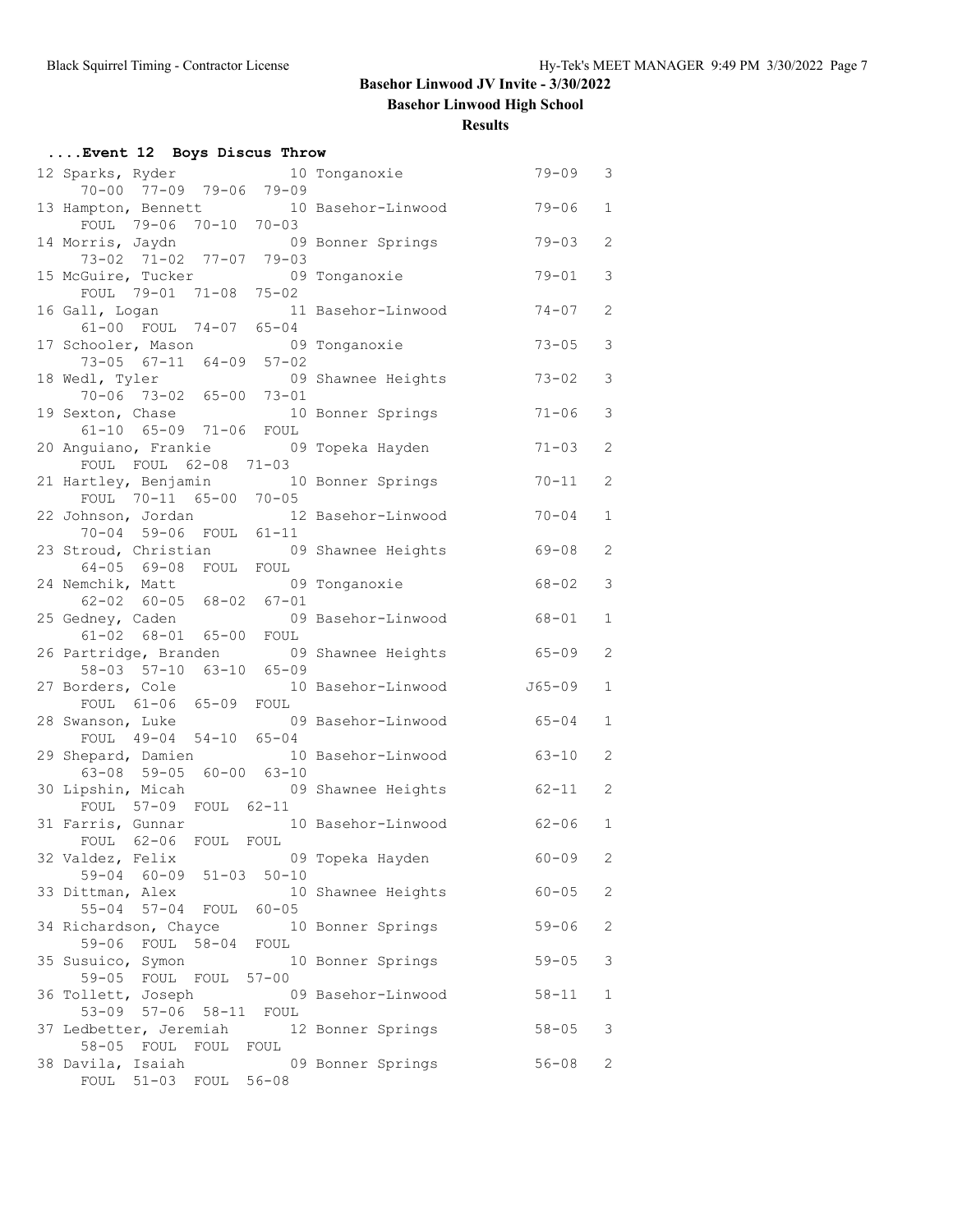**Basehor Linwood High School**

**Results**

| 39 Taylor, Devon                          | 10 Bonner Springs  | $55 - 07$   | $\mathcal{R}$  |
|-------------------------------------------|--------------------|-------------|----------------|
| FOUL FOUL FOUL 55-07                      |                    |             |                |
| 40 Payne, Kyle                            | 10 Basehor-Linwood | $55 - 06$ 1 |                |
| FOUL 54-10 55-06 FOUL                     |                    |             |                |
| 41 Broxterman, Luke                       | 09 Basehor-Linwood | $53 - 10$   | $\overline{2}$ |
| 40-10 FOUL 53-10 FOUL                     |                    |             |                |
| 42 Johnson, Amarion                       | 09 Tonganoxie      | $52 - 03$   | $\overline{1}$ |
| FOUL 52-03 44-04 FOUL                     |                    |             |                |
| 43 Campbell, Broderick 09 Shawnee Heights |                    | $49 - 04$   | - 2            |
| 49-02 FOUL 46-06 49-04                    |                    |             |                |

#### **Event 15 Girls 3200 Meter Run**

================================================================

| Name                                         | Year School                                                                                         |                             | Finals |  |
|----------------------------------------------|-----------------------------------------------------------------------------------------------------|-----------------------------|--------|--|
| 1 Parr, Sadie                                | 09 Basehor-Linwood 16:34.34                                                                         |                             |        |  |
|                                              | $1:49.419$ $(1:49.419)$ $3:50.273$ $(2:00.854)$ $5:56.187$ $(2:05.915)$ $8:02.690$ $(2:06.503)$     |                             |        |  |
|                                              | $10:14.139$ $(2:11.449)$ $12:26.515$ $(2:12.377)$ $14:35.103$ $(2:08.588)$ $16:34.338$ $(1:59.236)$ |                             |        |  |
| 2 Kennedy, Savana 12 Bonner Springs 17:31.18 |                                                                                                     |                             |        |  |
|                                              | $1:51.842$ $(1:51.842)$ $3:56.648$ $(2:04.807)$ $6:06.879$ $(2:10.231)$ $8:22.980$ $(2:16.101)$     |                             |        |  |
|                                              | 10:43.865 (2:20.885) 13:03.617 (2:19.752) 15:21.917 (2:18.301) 17:31.171 (2:09.254)                 |                             |        |  |
| 3 Smith, Maya                                |                                                                                                     | 12 Basehor-Linwood 19:00.22 |        |  |
|                                              | $2:01.600$ $(2:01.600)$ $4:19.447$ $(2:17.848)$ $6:42.210$ $(2:22.763)$ $9:11.857$ $(2:29.647)$     |                             |        |  |
|                                              | 11:44.458 (2:32.602) 14:11.982 (2:27.524) 16:46.119 (2:34.138) 19:00.217 (2:14.098)                 |                             |        |  |

================================================================

## **Event 16 Boys 3200 Meter Run**

| Name                    | Year School in the School and the School and School | Finals                                                                                             |  |
|-------------------------|-----------------------------------------------------|----------------------------------------------------------------------------------------------------|--|
| 1 Kite, Blake           | 09 Basehor-Linwood 14:31.54                         |                                                                                                    |  |
|                         |                                                     | $1:33.174$ $(1:33.174)$ $3:21.237$ $(1:48.063)$ $5:14.134$ $(1:52.897)$ $7:10.133$ $(1:56.000)$    |  |
|                         |                                                     | $9:01.551$ $(1:51.418)$ $10:55.784$ $(1:54.234)$ $12:49.614$ $(1:53.831)$ $14:31.540$ $(1:41.926)$ |  |
| 2 Reutlinger, Josh      | 09 Basehor-Linwood 14:41.78                         |                                                                                                    |  |
|                         |                                                     | $1:29.275$ $(1:29.275)$ $3:10.914$ $(1:41.640)$ $4:59.003$ $(1:48.090)$ $6:56.044$ $(1:57.042)$    |  |
|                         |                                                     | 8:53.525 (1:57.482) 10:53.639 (2:00.114) 12:49.034 (1:55.395) 14:41.780 (1:52.746)                 |  |
| 3 Coffman, Gage         |                                                     | 09 Basehor-Linwood 14:54.44                                                                        |  |
|                         |                                                     | $1:35.240$ $(1:35.240)$ $3:22.985$ $(1:47.745)$ $5:17.201$ $(1:54.217)$ $7:13.924$ $(1:56.723)$    |  |
| $9:09.864$ $(1:55.940)$ |                                                     | $11:04.709$ $(1:54.845)$ $13:04.171$ $(1:59.463)$ $14:54.434$ $(1:50.263)$                         |  |
| 4 Henderson, James      | 09 Basehor-Linwood 15:15.00                         |                                                                                                    |  |
|                         |                                                     | $1:41.077$ $(1:41.077)$ $3:35.021$ $(1:53.944)$ $5:31.832$ $(1:56.812)$ $7:29.246$ $(1:57.415)$    |  |
|                         |                                                     | $9:31.110$ (2:01.864) 11:28.873 (1:57.763) 13:27.229 (1:58.356) 15:14.998 (1:47.770)               |  |

# **Event 17 Girls 100 Meter Dash**

| Name                                                                                                                     | Year School                                                                                                     | Finals                                             | H#                                                                          |
|--------------------------------------------------------------------------------------------------------------------------|-----------------------------------------------------------------------------------------------------------------|----------------------------------------------------|-----------------------------------------------------------------------------|
| 1 Houston, Jada<br>2 Atkins, A'Mauri<br>3 Millison, Jaycee<br>4 Patterson, Grace<br>5 Murray, Macie<br>6 Keene, Caroline | 09 Bonner Springs<br>09 Shawnee Heights<br>11 Bonner Springs<br>09 Tonganoxie<br>09 Tonganoxie<br>10 Tonganoxie | 15.15<br>15.58<br>15.62<br>15.88<br>16.08<br>16.39 | $\mathcal{L}$<br>$\mathbf{1}$<br>2<br>2<br>$\overline{2}$<br>$\overline{2}$ |
| 7 Janssen, Samantha<br>8 Herink, Kat<br>9 Bridges, Trinity                                                               | 11 Bonner Springs<br>11 Topeka Hayden<br>11 Tonganoxie                                                          | 16.41<br>16.51<br>16.73                            | 2<br>$\mathbf{1}$<br>$\mathcal{L}$                                          |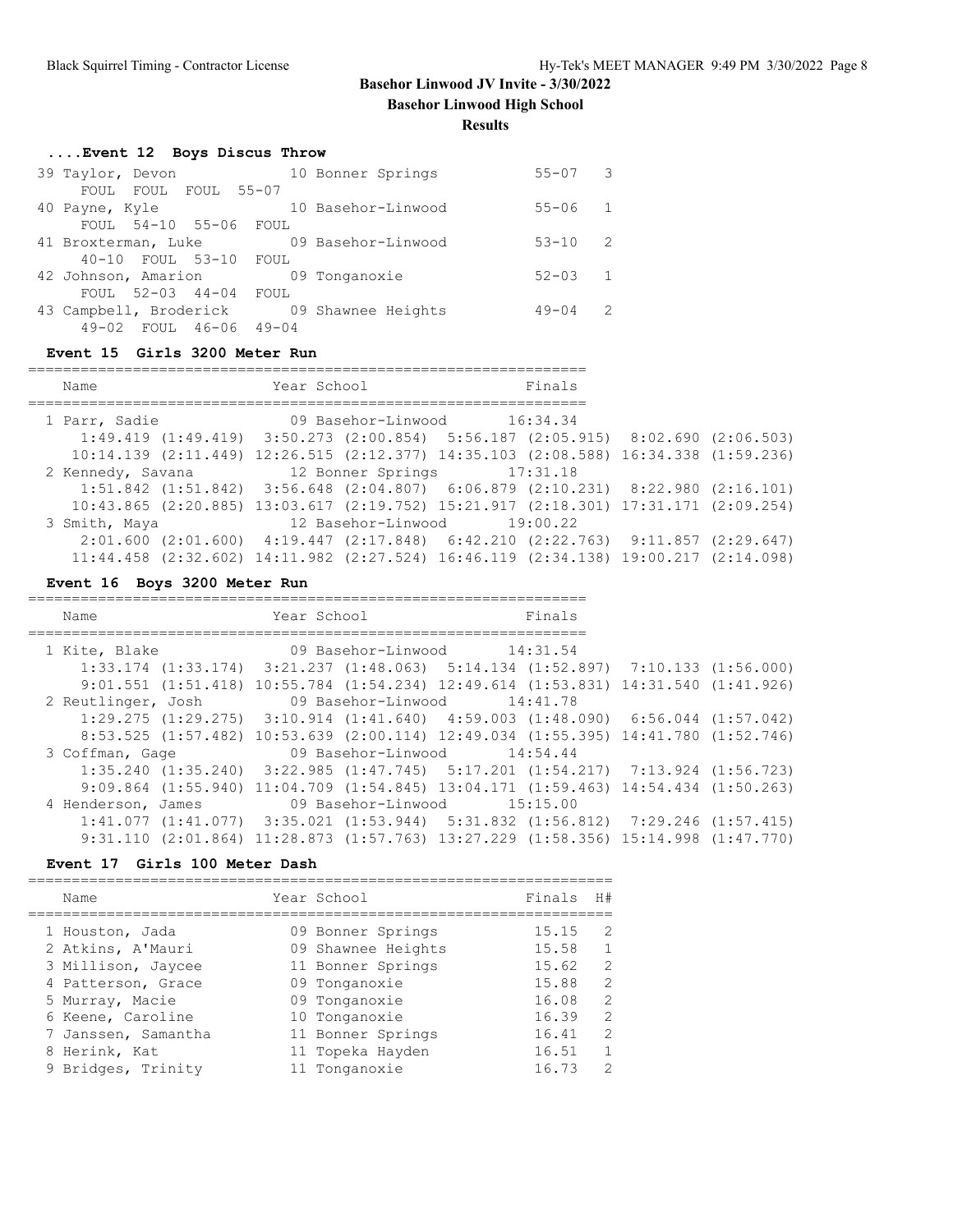# **Basehor Linwood JV Invite - 3/30/2022 Basehor Linwood High School Results**

# **....Event 17 Girls 100 Meter Dash**

| 10 VanAnne, Courtney | 11 Tonganoxie      | 16.87 | 1  |
|----------------------|--------------------|-------|----|
| 11 Nyp, Ryleigh      | 09 Basehor-Linwood | 17.08 | 1  |
| 12 Lynne, Macey      | 10 Tonganoxie      | 17.27 | -2 |
| 13 Bruch, Claire     | 09 Tonganoxie      | 17.81 | 1  |
| 14 Reynoso, Kinsley  | 10 Topeka Hayden   | 18.64 | 1  |

# **Event 18 Boys 100 Meter Dash**

| Name                   | Year School        | ======================<br>Finals | H#             |
|------------------------|--------------------|----------------------------------|----------------|
| 1 Wilson, Jermaine     | 10 Bonner Springs  | 12.16                            | 5              |
| 2 January, Jae'Breyn   | 11 Shawnee Heights | 12.57                            | 5              |
| 3 Berry-Briggs, Payton | 09 Shawnee Heights | 12.62                            | 5              |
| 4 Lindholm, Levi       | 09 Tonganoxie      | 12.78                            | 5              |
| 5 Smith, Kendall       | 09 Tonganoxie      | 12.79                            | 5              |
| 6 Stevens, Alex        | 09 Tonganoxie      | 12.92                            | 5              |
| 7 Brown, Todd          | 09 Tonganoxie      | 12.94                            | 5              |
| 8 Mosley, Roshawn      | 10 Shawnee Heights | 12.99                            | $\mathbf{1}$   |
| 9 Penrod, Ben          | 11 Shawnee Heights | 13.13                            | $\overline{4}$ |
| 10 McBride, Breckin    | 09 Basehor-Linwood | 13.26                            | $\mathbf{1}$   |
| 11 Shockey, Timothy    | 10 Bonner Springs  | 13.27                            | $\overline{4}$ |
| 12 Hand, Tanner        | 09 Tonganoxie      | 13.63                            | $\overline{4}$ |
| 13 Preuitt, Rance      | 09 Bonner Springs  | 13.69                            | $\overline{4}$ |
| 14 Cooper, Jaleel      | 12 Shawnee Heights | 13.78                            | $\overline{4}$ |
| 15 Boetcher, Sam       | 10 Basehor-Linwood | 13.80                            | $\mathbf{1}$   |
| 16 McDaniel, John      | 10 Shawnee Heights | 13.91                            | $\overline{c}$ |
| 17 Adcox, Isaiah       | 10 Bonner Springs  | 14.00                            | 4              |
| 18 Gardea, Alex        | 09 Tonganoxie      | 14.05                            | 3              |
| 19 Howie, Dante        | 12 Bonner Springs  | 14.08                            | $\overline{4}$ |
| 20 Dover, Matthias     | 10 Shawnee Heights | 14.11                            | $\mathbf{2}$   |
| 21 Moore, Jayden       | 10 Shawnee Heights | 14.19                            | $1\,$          |
| 22 Schmidt, Owen       | 09 Tonganoxie      | 14.36                            | 3              |
| 23 Byrd, Jayden        | 09 Bonner Springs  | 14.38                            | 3              |
| 24 Anderson, Carson    | 09 Shawnee Heights | 14.66                            | $\mathbf{1}$   |
| 25 Cory, Landon        | 09 Tonganoxie      | 14.74                            | $\overline{4}$ |
| 26 Unruh, Jackson      | 10 Shawnee Heights | 15.51                            | $\overline{c}$ |
| 27 Delgado, David      | 09 Bonner Springs  | 15.80                            | 3              |
| 28 O'Loughlin, Kaven   | 09 Topeka Hayden   | 15.85                            | $\overline{2}$ |
| 29 Williams, Timothy   | 09 Bonner Springs  | 16.37                            | 3              |
| 30 Anthony, Malcolm    | 12 Bonner Springs  | 17.37                            | 3              |
| 31 Tibbs, Josiah       | 09 Shawnee Heights | 18.83                            | $\overline{2}$ |

## **Event 19 Girls 200 Meter Dash**

|  | Name                 |    | Year School        | Finals | H#             |
|--|----------------------|----|--------------------|--------|----------------|
|  | 1 Houston, Jada      |    | 09 Bonner Springs  | 31.07  | 3              |
|  | 2 Thompson, Kaydence |    | 11 Shawnee Heights | 31.40  | 3              |
|  | 3 Millison, Jaycee   |    | 11 Bonner Springs  | 32.38  | 3              |
|  | 4 Akins, Imani       |    | 09 Shawnee Heights | 32.43  | 3              |
|  | 5 Atkins, A'Mauri    |    | 09 Shawnee Heights | 32.87  | 3              |
|  | 6 Murray, Macie      |    | 09 Tonganoxie      | 33.08  | $\overline{2}$ |
|  | 7 Dick, Mallory      |    | 10 Tonganoxie      | 33.47  | 3              |
|  | 8 Keene, Caroline    |    | 10 Tonganoxie      | 33.59  | $\overline{2}$ |
|  | 9 Patterson, Grace   | 09 | Tonganoxie         | 34.38  | $\mathcal{L}$  |
|  |                      |    |                    |        |                |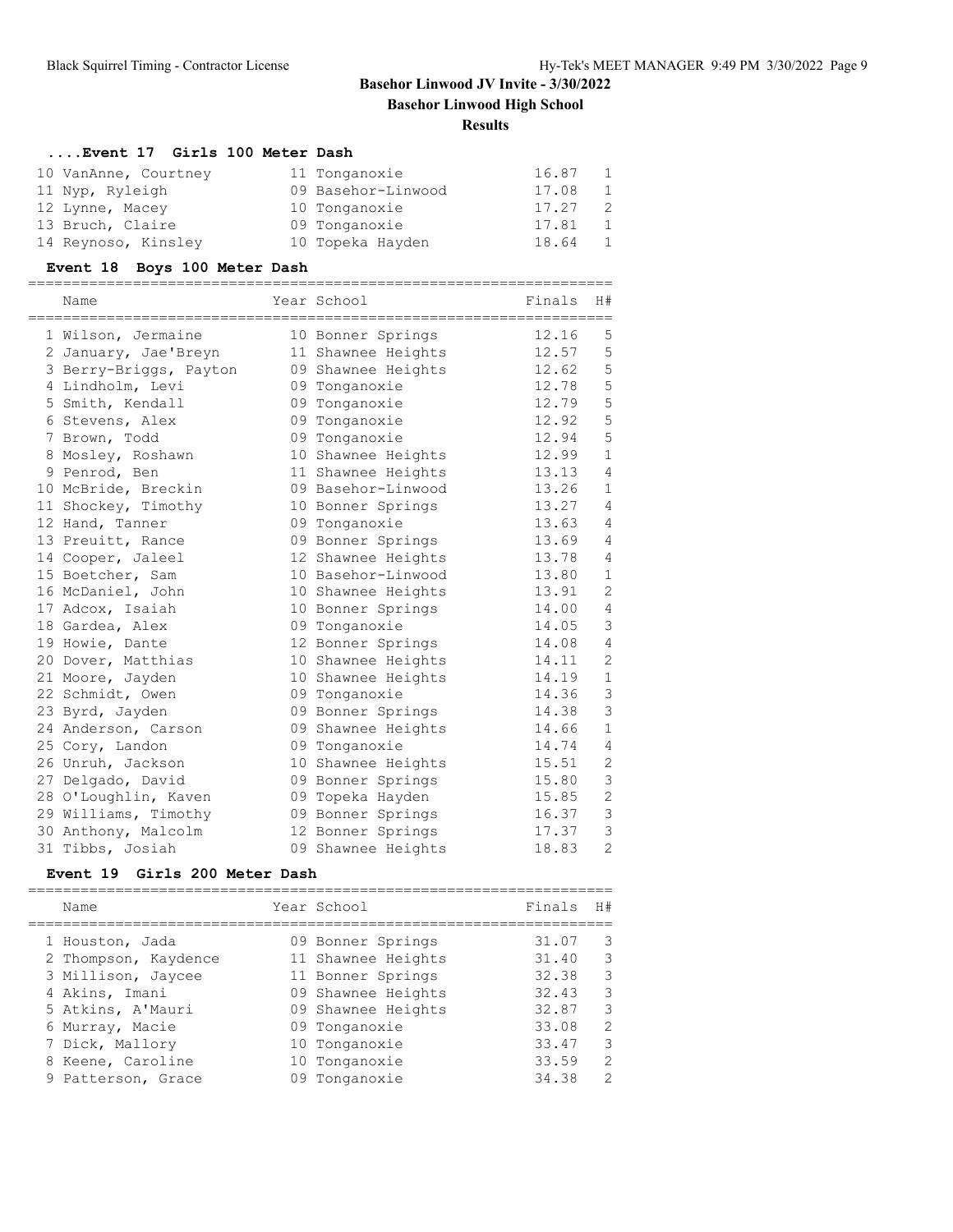# **Basehor Linwood JV Invite - 3/30/2022 Basehor Linwood High School**

#### **Results**

#### **....Event 19 Girls 200 Meter Dash**

| 10 Carroll, Jordyn   | 10 Bonner Springs  | 34.44 | -2             |
|----------------------|--------------------|-------|----------------|
| 11 VanAnne, Courtney | 11 Tonganoxie      | 34.79 | 3              |
| 12 Lynne, Macey      | 10 Tonganoxie      | 35.24 | 2              |
| 13 Janssen, Samantha | 11 Bonner Springs  | 36.28 | 3              |
| 14 Bridges, Trinity  | 11 Tonganoxie      | 36.30 | 1              |
| 15 Bruch, Claire     | 09 Tonganoxie      | 38.47 | 1              |
| 16 Herr, Anna Lisa   | 09 Basehor-Linwood | 38.74 | $\overline{1}$ |
| 17 Hackman, Joely    | 09 Basehor-Linwood | 38.89 | 1              |

## **Event 20 Boys 200 Meter Dash**

| Name                 | Year School              | <b>Example 19</b> Finals | H#             |  |
|----------------------|--------------------------|--------------------------|----------------|--|
| 1 January, Jae'Breyn | 11 Shawnee Heights       | 25.61                    | 6              |  |
| 2 Penrod, Ben        | 11 Shawnee Heights 25.80 |                          | 5              |  |
| 3 Lindholm, Levi     | 09 Tonganoxie            | 26.27                    | 6              |  |
| 4 Brown, Todd        | 09 Tonganoxie            | 26.38                    | 5              |  |
| 5 Hand, Tanner       |                          |                          |                |  |
| 6 Smith, Kendall     | 09 Tonganoxie            | 26.49 6 26.489           |                |  |
| 7 Hanson, Devon      | 10 Basehor-Linwood       | 26.57                    | 2              |  |
| 8 Mosley, Roshawn    | 10 Shawnee Heights 27.36 |                          | $\overline{2}$ |  |
| 9 Davison, Jaxon     | 09 Basehor-Linwood       | 27.54                    | 3              |  |
| 10 Beall, Curtis     | 11 Basehor-Linwood       | 27.59                    | $\overline{2}$ |  |
| 11 Dover, Matthias   | 10 Shawnee Heights 27.93 |                          | $\mathbf{1}$   |  |
| 12 McDaniel, John    | 10 Shawnee Heights       | 28.10                    | $\overline{4}$ |  |
| 13 Cooper, Jaleel    | 12 Shawnee Heights       | 28.15                    | $\overline{4}$ |  |
| 14 Keyes, Zach       | 10 Shawnee Heights 28.16 |                          | $\mathbf{1}$   |  |
| 15 Song, Isaac       | 09 Shawnee Heights       | 28.22                    | $\overline{4}$ |  |
| 16 Boetcher, Sam     | 10 Basehor-Linwood 28.44 |                          | $\mathbf{1}$   |  |
| 17 Gardea, Alex      | 09 Tonganoxie            | 28.61                    | 5              |  |
| 18 Schmidt, Owen     | 09 Tonganoxie            | 28.86                    | 5              |  |
| 19 Lynn, Reed        | 09 Basehor-Linwood 28.93 |                          | $\overline{2}$ |  |
| 20 Moore, Jayden     | 10 Shawnee Heights       | 29.04                    | $\overline{4}$ |  |
| 21 Arend, Payden     | 09 Shawnee Heights       | 29.07                    | $\overline{4}$ |  |
| 22 Stevens, Alex     | 09 Tonganoxie            | 29.20                    | 6              |  |
| 23 Fotovich, Gabe    | 09 Shawnee Heights 29.83 |                          | $\overline{4}$ |  |
| 24 Anderson, Carson  | 09 Shawnee Heights       | 30.42                    | $\mathbf{1}$   |  |
| 25 Doering, Zach     | 11 Basehor-Linwood 31.04 |                          | 2              |  |
| 26 Locke, Christian  | 09 Basehor-Linwood       | 31.07                    | $\overline{2}$ |  |
| 27 Shockey, Timothy  | 10 Bonner Springs 31.65  |                          | 6              |  |
| 28 Unruh, Jackson    | 10 Shawnee Heights 32.19 |                          | 3              |  |
| 29 Leffert, Owen     | 09 Tonganoxie            | 34.47                    | 3              |  |

#### **Event 21 Girls 100 Meter Hurdles**

| Name                  |  | Year School        | Finals |
|-----------------------|--|--------------------|--------|
|                       |  |                    |        |
| 1 Hutchinson, McKenna |  | 09 Basehor-Linwood | 2335   |

## **Event 22 Boys 110 Meter Hurdles**

| Name              |  | Year School   | Finals |
|-------------------|--|---------------|--------|
| 1 Johnson, Kyle   |  | 09 Tonganoxie | 21.79  |
| 2 McGuire, Tucker |  | 09 Tonganoxie | 21.81  |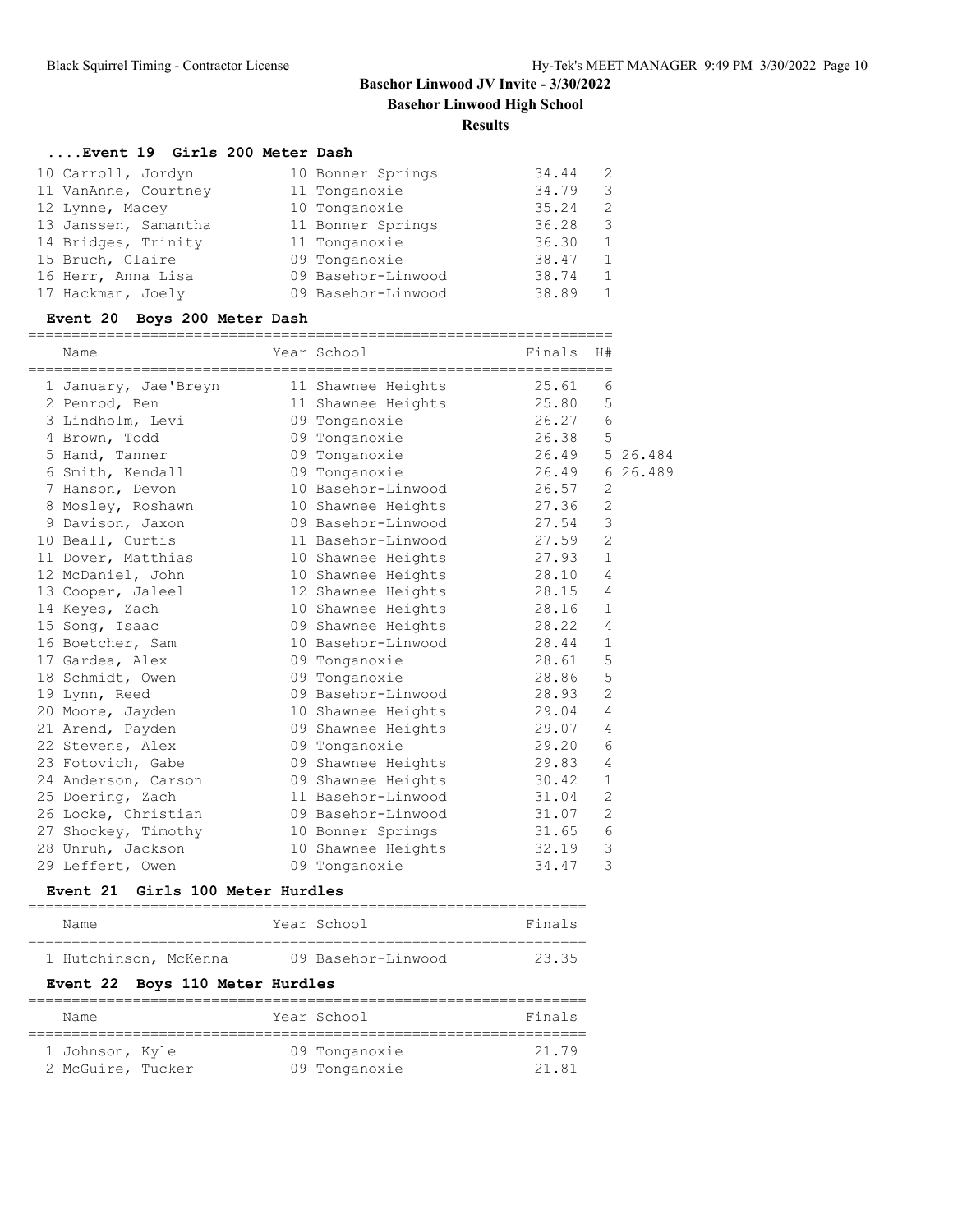**Basehor Linwood High School**

#### **Results**

## **Event 23 Girls 4x800 Meter Relay**

| School                  | Finals                                                          |
|-------------------------|-----------------------------------------------------------------|
| 1 Bonner Springs 'A'    | 13:13.43                                                        |
| $3:11.406$ $(3:11.406)$ | 6:33.717 (3:22.311) 10:00.896 (3:27.180) 13:13.423 (3:12.527)   |
| 2 Basehor-Linwood 'A'   | 14:04.29                                                        |
| 1) Kite, Natalie 12     | 2) Steiben, Hannah 09                                           |
| 3) Wade, Taylor 09      | 4) Cornelius, Lizzy 09                                          |
| $3:26.049$ $(3:26.049)$ | $6:50.982$ (3:24.933) 10:28.559 (3:37.578) 14:04.288 (3:35.730) |

## **Event 24 Boys 4x800 Meter Relay**

| School                                                                             |  |                                                                          | Finals |  |
|------------------------------------------------------------------------------------|--|--------------------------------------------------------------------------|--------|--|
| 1 Tonganoxie 'A'                                                                   |  | 10:24.40                                                                 |        |  |
| 1) Kirchoff, Silas 09                                                              |  | 2) Gilmore, Jett 09                                                      |        |  |
| 3) Shupe, Gavin 09                                                                 |  | 4) Bottary, Michael 10                                                   |        |  |
| $2:36.435$ (2:36.435) 5:23.933 (2:47.499) 8:01.737 (2:37.804) 10:24.396 (2:22.660) |  |                                                                          |        |  |
| 2 Basehor-Linwood 'A'                                                              |  | 10:28.31                                                                 |        |  |
| 1) Zarate, Nick 10                                                                 |  | 2) Sharp, Cooper 12                                                      |        |  |
| 3) Jenkins, Eli 09                                                                 |  | 4) Laffoon, Sebastian 10                                                 |        |  |
| $2:29.096$ $(2:29.096)$                                                            |  | $5:03.020$ $(2:33.925)$ $7:52.232$ $(2:49.212)$ $10:28.305$ $(2:36.074)$ |        |  |

## **Event 25 Girls 400 Meter Dash**

| Name                 |  | Year School        | Finals  |  |  |
|----------------------|--|--------------------|---------|--|--|
|                      |  |                    |         |  |  |
| 1 Thompson, Kaydence |  | 11 Shawnee Heights | 1:13.24 |  |  |
| 2 Akins, Imani       |  | 09 Shawnee Heights | 1:17.59 |  |  |

# **Event 26 Boys 400 Meter Dash**

| Name                | Year School        | Finals  | H#             |
|---------------------|--------------------|---------|----------------|
| 1 Lopez, Brian      | 10 Basehor-Linwood | 1:03.44 | $\overline{1}$ |
| 2 Fotovich, Gabe    | 09 Shawnee Heights | 1:03.72 | $\overline{2}$ |
| 3 Banman, Jack      | 10 Shawnee Heights | 1:04.18 | $\mathcal{L}$  |
| 4 Keyes, Zach       | 10 Shawnee Heights | 1:04.22 | $\overline{2}$ |
| 5 Arend, Payden     | 09 Shawnee Heights | 1:05.66 | -2             |
| 6 Super, Brock      | 11 Basehor-Linwood | 1:10.99 | $\mathbf{1}$   |
| 7 O'Loughlin, Kaven | 09 Topeka Hayden   | 1:12.42 | $\overline{1}$ |
|                     |                    |         |                |

## **Event 27 Girls 300 Meter Hurdles**

| Name                   | Year School        | Finals  |
|------------------------|--------------------|---------|
|                        |                    |         |
| 1 Baldock, Kasia       | 10 Tonganoxie      | 1:03.23 |
| 2 Hammerbacher, Hadley | 10 Bonner Springs  | 1:06.30 |
| 3 Nyp, Ryleigh         | 09 Basehor-Linwood | 1:16.01 |

## **Event 28 Boys 300 Meter Hurdles**

| Name               | Year School        | Finals |
|--------------------|--------------------|--------|
| 1 McBride, Breckin | 09 Basehor-Linwood | 46.23  |
| 2 Song, Isaac      | 09 Shawnee Heights | 47.05  |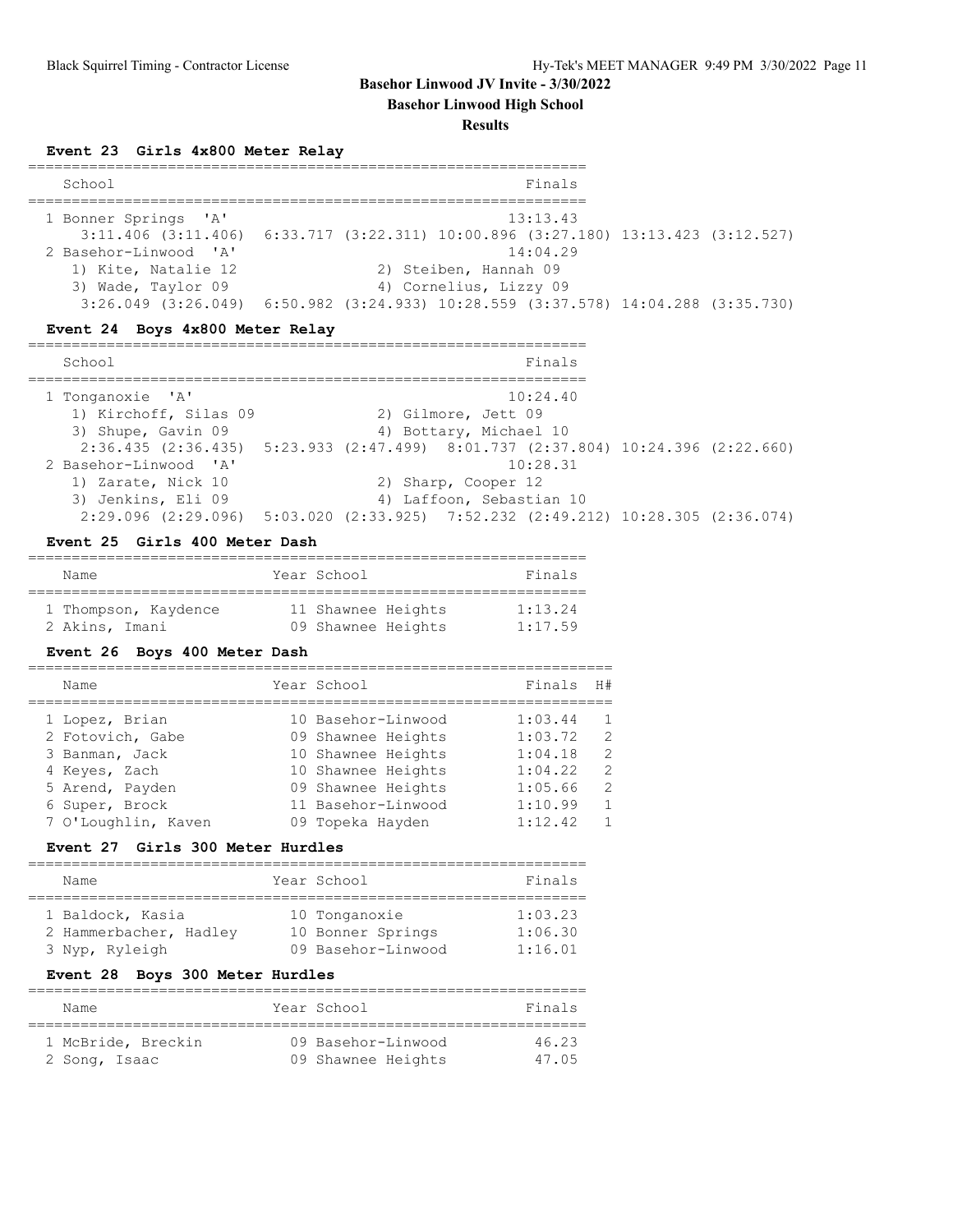# **Basehor Linwood JV Invite - 3/30/2022 Basehor Linwood High School Results**

# **....Event 28 Boys 300 Meter Hurdles**

| 3 Johnson, Kyle   | 09 Tonganoxie      | 52.60   |
|-------------------|--------------------|---------|
| 4 McGuire, Tucker | 09 Tonganoxie      | 53.62   |
| 5 Doering, Zach   | 11 Basehor-Linwood | 57.46   |
| 6 Beall, Curtis   | 11 Basehor-Linwood | 57.96   |
| 7 Palmgren, Isaac | 11 Basehor-Linwood | 59.41   |
| 8 Turner, Kyler   | 11 Basehor-Linwood | 1:00.72 |

#### **Event 29 Girls 800 Meter Run**

| Name                    | Year School                                     | Finals  |
|-------------------------|-------------------------------------------------|---------|
| 1 Edholm, Elena         | 09 Tonganoxie                                   | 3:10.95 |
| $1:33.963$ $(1:33.963)$ | $3:10.948$ $(1:36.985)$                         |         |
| 2 Razak, Harper         | 10 Bonner Springs                               | 3:13.57 |
| $1:33.163$ $(1:33.163)$ | $3:13.561$ $(1:40.398)$                         |         |
| 3 Peel, Seraphim        | 10 Bonner Springs                               | 3:15.14 |
| $1:33.583$ $(1:33.583)$ | $3:15.139$ $(1:41.556)$                         |         |
| 4 Davila, Franchesca    | 10 Basehor-Linwood                              | 3:28.67 |
| $1:28.074$ $(1:28.074)$ | $3:28.666$ $(2:00.593)$                         |         |
| 5 Starcher, Abigail     | 09 Tonganoxie                                   | 3:29.22 |
| $1:37.259$ $(1:37.259)$ | $3:29.215$ $(1:51.956)$                         |         |
| 6 Robinson, Katie       | 12 Bonner Springs                               | 3:29.23 |
| $1:35.583$ $(1:35.583)$ | $3:29.223$ $(1:53.641)$                         |         |
| 7 Cornelius, Lizzy      | 09 Basehor-Linwood                              | 3:40.03 |
| $1:42.283$ $(1:42.283)$ | $3:40.022$ $(1:57.740)$                         |         |
| 8 Wade, Taylor          | 09 Basehor-Linwood                              | 3:41.95 |
| $1:40.942$ $(1:40.942)$ | 3:41.945(2:01.004)                              |         |
| 9 Genton, Lena          | 11 Shawnee Heights                              | 4:04.42 |
|                         | $1:55.517$ $(1:55.517)$ $4:04.415$ $(2:08.898)$ |         |
| 10 Adams, Kelly         | 09 Basehor-Linwood                              | 4:23.13 |
| $1:59.037$ $(1:59.037)$ | $4:23.124$ $(2:24.088)$                         |         |

## **Event 30 Boys 800 Meter Run**

| Name                    | Year School             | Finals  | H#           |
|-------------------------|-------------------------|---------|--------------|
| 1 Mock, Bradyn          | 09 Topeka Hayden        | 2:27.51 | $\mathbf{1}$ |
| $1:03.108$ $(1:03.108)$ | 2:27.510(1:24.403)      |         |              |
| 2 Zarate, Nick          | 10 Basehor-Linwood      | 2:33.20 | 2            |
| $1:16.231$ $(1:16.231)$ | $2:33.196$ $(1:16.966)$ |         |              |
| 3 Shupe, Gavin          | 09 Tonganoxie           | 2:33.38 | 2            |
| 1:19.530(1:19.530)      | $2:33.371$ $(1:13.841)$ |         |              |
| 4 Lehmann, Alex         | 12 Shawnee Heights      | 2:34.25 | $\mathbf{1}$ |
| $1:12.428$ $(1:12.428)$ | $2:34.242$ $(1:21.815)$ |         |              |
| 5 Sharp, Cooper         | 12 Basehor-Linwood      | 2:35.07 | 2            |
| 1:16.141(1:16.141)      | $2:35.064$ $(1:18.924)$ |         |              |
| 6 Kirchoff, Silas       | 09 Tonganoxie           | 2:38.11 | 2            |
| $1:17.092$ $(1:17.092)$ | $2:38.107$ $(1:21.015)$ |         |              |
| 7 Jenkins, Eli          | 09 Basehor-Linwood      | 2:44.80 | 2            |
| $1:21.808$ $(1:21.808)$ | $2:44.792$ $(1:22.985)$ |         |              |
| 8 Laffoon, Sebastian    | 10 Basehor-Linwood      | 2:45.45 | 2            |
| $1:22.526$ $(1:22.526)$ | 2:45.445(1:22.920)      |         |              |
| 9 Fish, Brock           | 09 Bonner Springs       | 2:46.29 | 2            |
| 1:19.490(1:19.490)      | $2:46.284$ $(1:26.794)$ |         |              |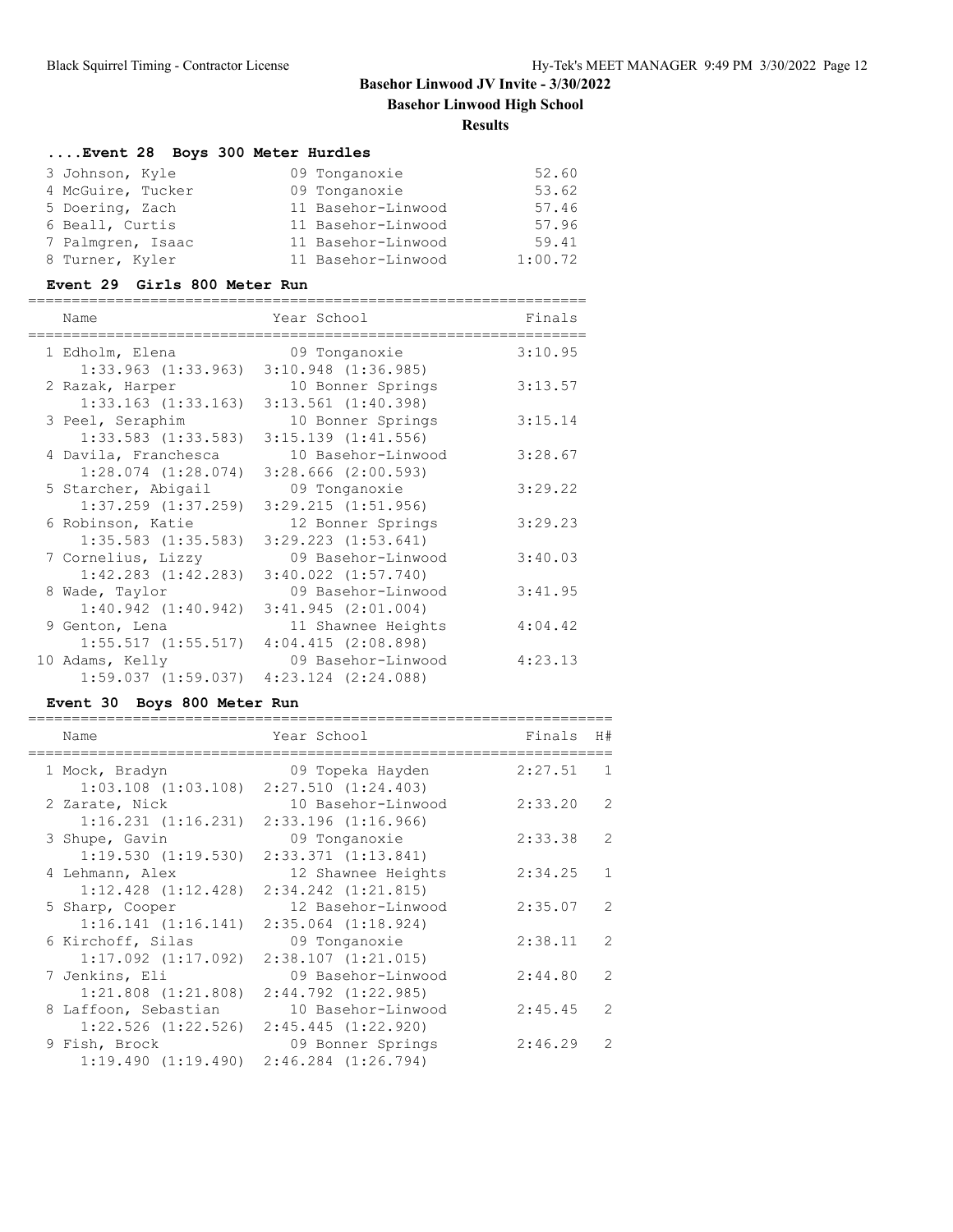**Basehor Linwood High School**

**Results**

# **....Event 30 Boys 800 Meter Run**

| 10 Scott, Tristan                               | 11 Shawnee Heights      | 2:48.92 | 2 |
|-------------------------------------------------|-------------------------|---------|---|
| $1:23.489$ $(1:23.489)$ $2:48.920$ $(1:25.431)$ |                         |         |   |
| 11 Yang, Wesley                                 | 10 Basehor-Linwood      | 2:51.24 | 2 |
| $1:22.326$ $(1:22.326)$                         | $2:51.239$ $(1:28.914)$ |         |   |
| 12 Suarez, Gannon                               | 09 Basehor-Linwood      | 2:52.11 | 2 |
| 1:24.731(1:24.731)                              | $2:52.104$ $(1:27.374)$ |         |   |
| 13 Stawinski, Brandon                           | 09 Basehor-Linwood      | 2:57.08 | 2 |
| $1:27.559$ $(1:27.559)$                         | $2:57.075$ $(1:29.517)$ |         |   |
| 14 Fish, Blaine                                 | 12 Bonner Springs       | 2:58.49 | 1 |
| $1:26.153$ $(1:26.153)$                         | $2:58.481$ $(1:32.328)$ |         |   |
| 15 Snyder, Kyler                                | 10 Basehor-Linwood      | 3:01.22 |   |
| $1:24.360$ $(1:24.360)$                         | $3:01.214$ $(1:36.854)$ |         |   |

#### **Event 31 Girls 1600 Meter Run**

| Name                                              | Year School Finals                                                                              |     |  |
|---------------------------------------------------|-------------------------------------------------------------------------------------------------|-----|--|
| 1 White, McKenzi 10 Bonner Springs 6:55.63        |                                                                                                 |     |  |
|                                                   | 1:34.946 (1:34.946) 3:27.403 (1:52.458) 5:17.622 (1:50.220) 6:55.624 (1:38.002)                 |     |  |
| 2 Edholm, Elena (19 Tonganoxie 19 6:56.36         |                                                                                                 |     |  |
|                                                   | 1:35.636 (1:35.636) 3:27.893 (1:52.258) 5:18.036 (1:50.143) 6:56.357 (1:38.322)                 |     |  |
| 3 Liedtke, Brynne 11 Shawnee Heights 6:57.60      |                                                                                                 |     |  |
|                                                   | $1:35.231$ $(1:35.231)$ $3:27.033$ $(1:51.803)$ $5:17.274$ $(1:50.241)$ $6:57.600$ $(1:40.326)$ |     |  |
| 4 Peel, Seraphim 10 Bonner Springs 7:11.07        |                                                                                                 |     |  |
|                                                   | 1:39.460 (1:39.460) 3:34.675 (1:55.215) 5:26.152 (1:51.478) 7:11.064 (1:44.912)                 |     |  |
| 5 Starcher, Abigail 09 Tonganoxie 7:22.69         |                                                                                                 |     |  |
|                                                   | 1:39.264 (1:39.264) 3:34.440 (1:55.177) 5:34.578 (2:00.138) 7:22.684 (1:48.107)                 |     |  |
| 6 Parr, Sadie                                     | 09 Basehor-Linwood 7:24.71                                                                      |     |  |
|                                                   | 1:39.439 (1:39.439) 3:35.895 (1:56.457) 5:34.926 (1:59.031) 7:24.703 (1:49.778)                 |     |  |
| 7 Steiben, Hannah                                 | 09 Basehor-Linwood 7:40.26                                                                      |     |  |
|                                                   | 1:49.097 (1:49.097) 3:50.032 (2:00.936) 5:51.449 (2:01.418) 7:40.252 (1:48.803)                 |     |  |
| 8 Kite, Natalie 12 Basehor-Linwood 7:44.21        |                                                                                                 |     |  |
|                                                   | 1:49.605 (1:49.605) 3:51.172 (2:01.567) 5:53.269 (2:02.097) 7:44.206 (1:50.938)                 |     |  |
| 9 Smith, Maya $12$ Basehor-Linwood 8:44.66        |                                                                                                 |     |  |
|                                                   | 2:04.384 (2:04.384) 4:18.557 (2:14.173) 6:40.595 (2:22.039) 8:44.658 (2:04.064)                 |     |  |
| 10 Genton, Lena 11 Shawnee Heights 8:59.17        |                                                                                                 |     |  |
|                                                   | 2:04.887 (2:04.887) 4:24.204 (2:19.317) 6:48.807 (2:24.603) 8:59.164 (2:10.357)                 |     |  |
| 11 Richardson, Emily 09 Shawnee Heights 9:25.27   |                                                                                                 |     |  |
|                                                   | 1:53.706 (1:53.706) 4:23.023 (2:29.317) 6:56.645 (2:33.623) 9:25.261 (2:28.616)                 |     |  |
| 12 Adams, Kelly 69 Basehor-Linwood 9:29.46        |                                                                                                 |     |  |
|                                                   | 2:05.357 (2:05.357) 4:39.198 (2:33.841) 7:14.824 (2:35.626) 9:29.451 (2:14.628)                 |     |  |
| -- Stjepanovic, Aleksandra 12 Basehor-Linwood DNF |                                                                                                 |     |  |
| $1:34.606$ $(1:34.606)$                           |                                                                                                 |     |  |
| -- Razak, Harper 10 Bonner Springs                |                                                                                                 | DNF |  |
| $1:50.220$ $(1:50.220)$                           |                                                                                                 |     |  |

# **Event 32 Boys 1600 Meter Run**

| Name                    | Year School                                     | Finals                  |                         |
|-------------------------|-------------------------------------------------|-------------------------|-------------------------|
|                         |                                                 |                         |                         |
| 1 Gilmore, Jett         | 09 Tonganoxie                                   | 5:44.11                 |                         |
| $1:21.712$ $(1:21.712)$ | $2:52.618$ $(1:30.907)$                         | $4:22.733$ $(1:30.115)$ | $5:44.104$ $(1:21.372)$ |
| 2 Bottary, Michael      | 10 Tonganoxie                                   | 5:47.26                 |                         |
|                         | $1:23.047$ $(1:23.047)$ $2:56.304$ $(1:33.258)$ | 4:26.152 (1:29.849)     | 5:47.259(1:21.107)      |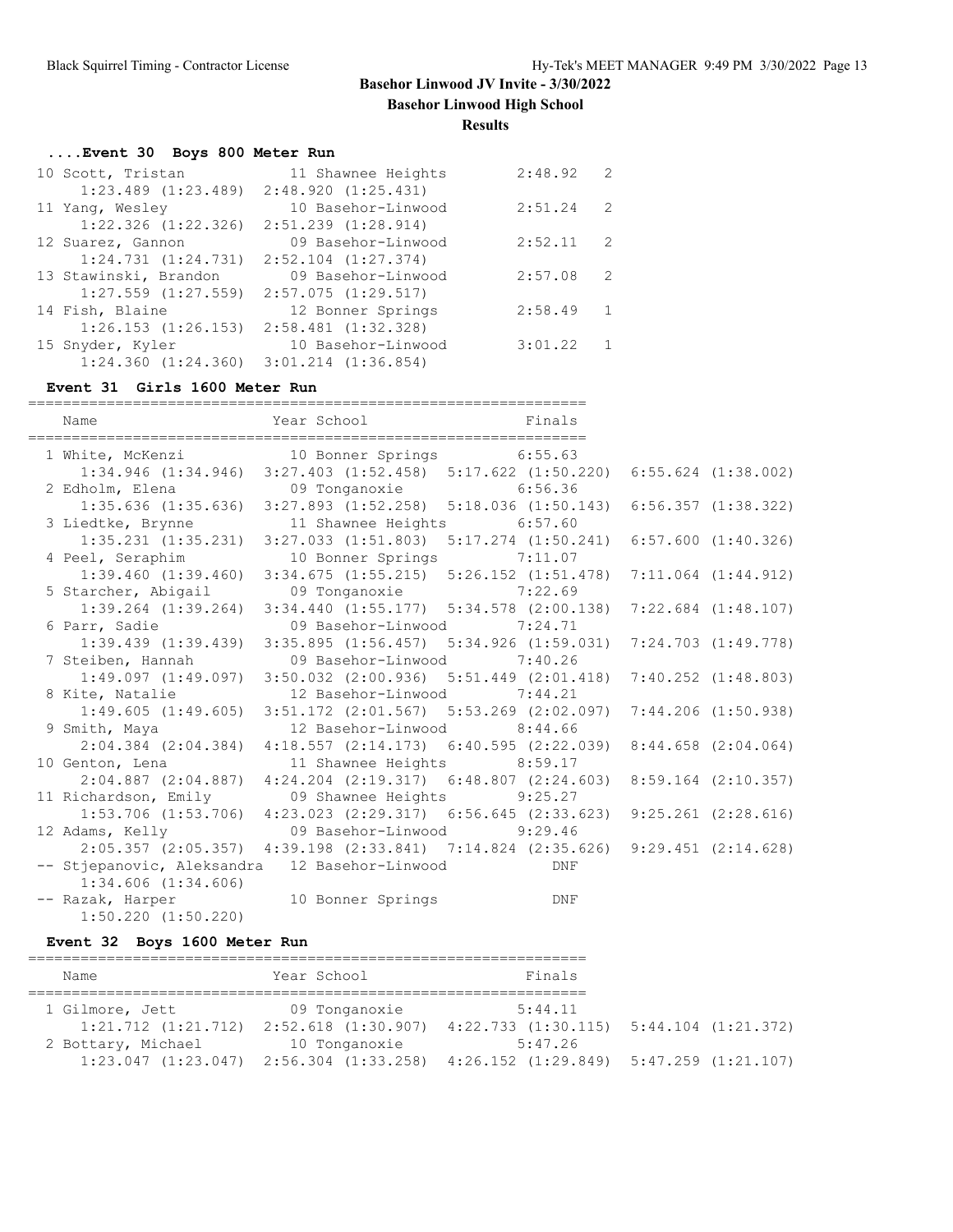**Basehor Linwood High School**

#### **Results**

# **....Event 32 Boys 1600 Meter Run**

| 3 Fish, Brock           | 09 Bonner Springs 5:48.47                       |                         |                         |
|-------------------------|-------------------------------------------------|-------------------------|-------------------------|
| $1:16.028$ $(1:16.028)$ | $2:48.004$ $(1:31.976)$                         | $4:22.205$ $(1:34.201)$ | 5:48.470(1:26.266)      |
| 4 Stewart, Jonah        | 09 Topeka Hayden                                | 5:58.88                 |                         |
| $1:23.219$ $(1:23.219)$ | $2:56.939$ $(1:33.721)$ $4:28.508$ $(1:31.570)$ |                         | $5:58.878$ $(1:30.370)$ |
| 5 Kirchoff, Silas       | 09 Tonganoxie                                   | 6:00.88                 |                         |
| $1:23.787$ $(1:23.787)$ | $2:57.697$ $(1:33.911)$ $4:34.532$ $(1:36.835)$ |                         | 6:00.873(1:26.341)      |
| 6 Scott, Tristan        | 11 Shawnee Heights                              | 6:13.16                 |                         |
| $1:26.010$ $(1:26.010)$ | $3:04.926$ $(1:38.917)$                         | 4:47.120(1:42.194)      | $6:13.152$ $(1:26.033)$ |
| 7 Fish, Blaine          | 12 Bonner Springs                               | 6:15.27                 |                         |
| $1:21.984$ $(1:21.984)$ | $2:56.757$ $(1:34.774)$                         | $4:42.846$ $(1:46.089)$ | $6:15.268$ $(1:32.423)$ |
| 8 Coffman, Gage         | 09 Basehor-Linwood 6:15.95                      |                         |                         |
| $1:25.405$ $(1:25.405)$ | $3:04.394$ $(1:38.990)$                         | $4:44.669$ $(1:40.275)$ | 6:15.947(1:31.278)      |
| 9 Rochford, Ethan       | 09 Topeka Hayden                                | 6:24.55                 |                         |
| $1:28.418$ $(1:28.418)$ | $3:09.448$ $(1:41.031)$                         | $4:49.953$ $(1:40.505)$ | $6:24.542$ $(1:34.589)$ |
| 10 Suarez, Gannon       | 09 Basehor-Linwood 6:32.88                      |                         |                         |
| $1:30.857$ $(1:30.857)$ | $3:12.140$ $(1:41.283)$ $4:56.763$ $(1:44.624)$ |                         | $6:32.878$ $(1:36.116)$ |
| 11 Cruz, Yosvani        | 09 Topeka Hayden                                | 6:35.18                 |                         |
| $1:24.462$ $(1:24.462)$ | $3:04.004$ $(1:39.543)$ $4:50.648$ $(1:46.644)$ |                         | $6:35.173$ $(1:44.526)$ |
| 12 Kite, Blake          | 09 Basehor-Linwood                              | 6:38.15                 |                         |
| $1:31.705$ $(1:31.705)$ | $3:22.088$ $(1:50.383)$ $5:04.932$ $(1:42.844)$ |                         | $6:38.141$ $(1:33.210)$ |
| 13 Snyder, Kyler        | 10 Basehor-Linwood 6:48.75                      |                         |                         |
| $1:31.595$ $(1:31.595)$ | $3:20.820$ $(1:49.225)$ $5:08.616$ $(1:47.797)$ |                         | 6:48.745(1:40.130)      |
| 14 Stawinski, Brandon   | 09 Basehor-Linwood                              | 6:51.22                 |                         |
| 1:31.289 (1:31.289)     | $3:21.691$ $(1:50.403)$ $5:15.690$ $(1:53.999)$ |                         | $6:51.212$ $(1:35.522)$ |
| 15 Henderson, James     | 09 Basehor-Linwood                              | 6:58.48                 |                         |
| $1:36.844$ $(1:36.844)$ | $3:30.989$ $(1:54.146)$ $5:21.259$ $(1:50.270)$ |                         | $6:58.475$ $(1:37.217)$ |
| 16 Mock, Bradyn         | 09 Topeka Hayden                                | 6:59.08                 |                         |
| $1:32.095$ $(1:32.095)$ | 3:27.895(1:55.800)                              | $5:20.234$ $(1:52.339)$ | $6:59.078$ $(1:38.845)$ |
| 17 Rodriguez, Victor    | 09 Topeka Hayden                                | 7:12.85                 |                         |
| $1:29.562$ $(1:29.562)$ | $3:25.839$ $(1:56.277)$ $5:25.274$ $(1:59.436)$ |                         | $7:12.849$ $(1:47.575)$ |
| 18 Balseimer, Logan     | 11 Shawnee Heights                              | 7:39.41                 |                         |
| $1:38.521$ $(1:38.521)$ | $3:38.405$ $(1:59.884)$                         | $5:47.309$ $(2:08.904)$ | $7:39.409$ $(1:52.101)$ |
| 19 Anderson, Nathan     | 10 Bonner Springs                               | 7:51.03                 |                         |
| $1:37.218$ $(1:37.218)$ | $3:35.580$ $(1:58.363)$                         | $5:44.332$ $(2:08.753)$ | $7:51.029$ $(2:06.697)$ |

## **Event 33 Girls 4x100 Meter Relay**

| School                | Finals                     |
|-----------------------|----------------------------|
| 1 Tonganoxie 'A'      | 59.61                      |
| 1) Murray, Macie 09   | 2) Baldock, Kasia 10       |
| 3) Dick, Mallory 10   | 4) Patterson, Grace 09     |
| 2 Bonner Springs 'A'  | 1:00.53                    |
| 3 Basehor-Linwood 'A' | 1:06.79                    |
| 1) Curtis, Ella 10    | 2) Hackman, Joely 09       |
| 3) Dusil, Kayleigh 09 | 4) Westendorf, Danielle 09 |
|                       |                            |

# **Event 34 Boys 4x100 Meter Relay**

| School                                                                                      | Finals                                                         |
|---------------------------------------------------------------------------------------------|----------------------------------------------------------------|
| 1 Tonganoxie 'A'<br>1) Stevens, Alex 09<br>3) Messersmith, Tommy 10<br>2 Bonner Springs 'A' | 48.25<br>2) Lindholm, Levi 09<br>4) Smith, Kendall 09<br>49 55 |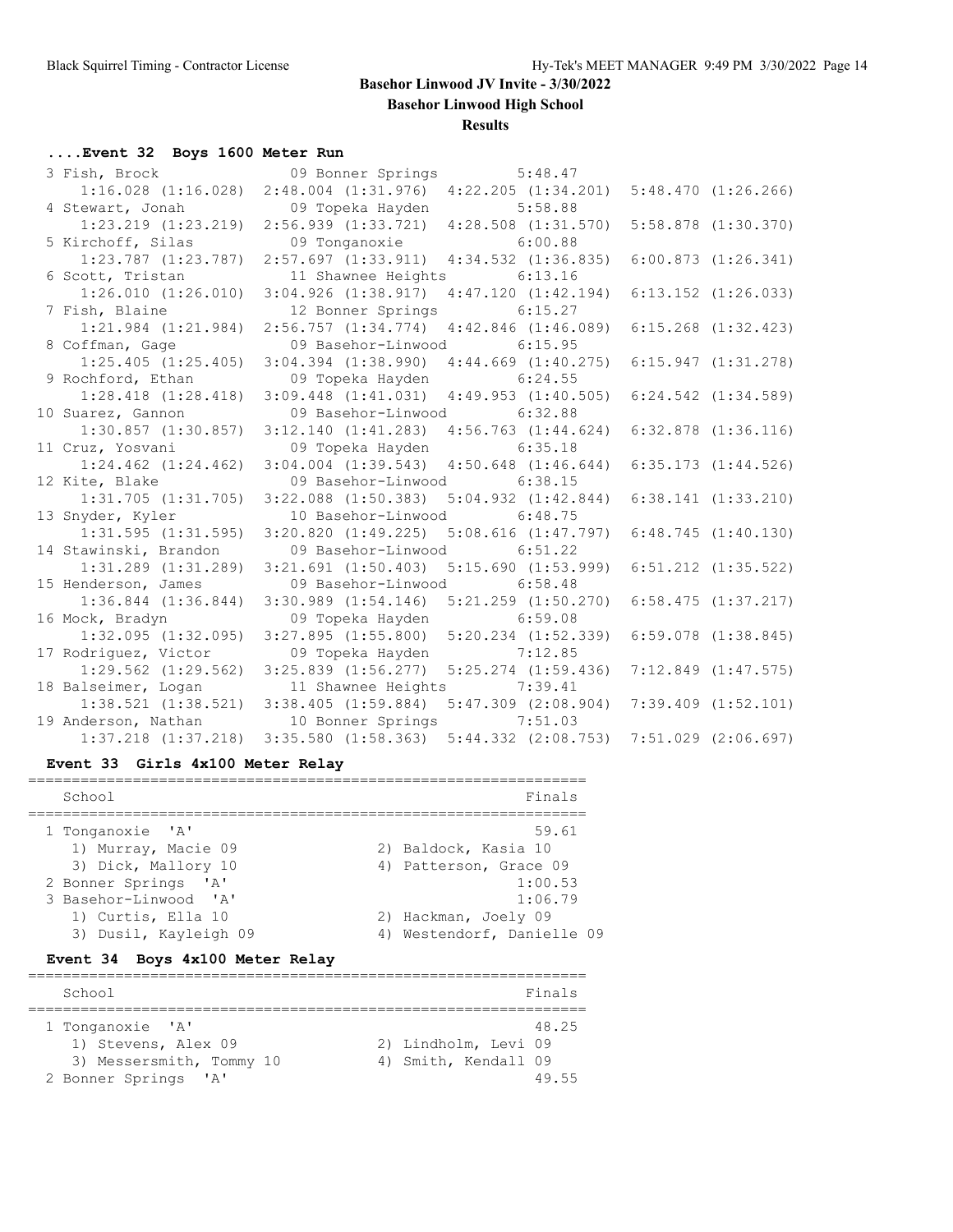## **Basehor Linwood High School**

#### **Results**

===============================

| Event 34 Boys 4x100 Meter Relay |                      |
|---------------------------------|----------------------|
| 3 Basehor-Linwood 'A'           | 53.80                |
| 1) Cavanaugh, Thomas 11         | 2) Davison, Jaxon 09 |
| 3) Djukic, Danilo 09            | 4) Doering, Zach 11  |

#### **Event 35 Girls 4x400 Meter Relay**

| School                                                                       |  | Finals                                                 |
|------------------------------------------------------------------------------|--|--------------------------------------------------------|
| 1 Basehor-Linwood 'A'<br>1) Adams, Kelly 09<br>3) Stiepanovic, Aleksandra 12 |  | 6:08.77<br>2) Radomska, Jagna 12<br>4) Wade, Taylor 09 |

# **Event 36 Boys 4x400 Meter Relay**

| School                |              | Finals                 |
|-----------------------|--------------|------------------------|
|                       |              |                        |
| 1 Basehor-Linwood 'A' |              | 4:11.86                |
| 1) Zarate, Nick 10    |              | 2) McBride, Breckin 09 |
| 3) Lopez, Brian 10    |              | 4) Hanson, Devon 10    |
| 2 Shawnee Heights     | "B"          | x4:14.75               |
| 3 Shawnee Heights     | $\mathsf{A}$ | 4:16.11                |

#### **Event 37 Girls Pole Vault**

| Name                                                       | Year School        | Finals       |
|------------------------------------------------------------|--------------------|--------------|
| 1 Pruitt, Lillie<br>$6 - 00$ $6 - 06$ $7 - 00$<br>XXO OXXX | 10 Tonganoxie      | $6 - 06.00$  |
| 2 Price, Kadence<br>$6 - 006 - 06$<br>O XXX                | 10 Tonganoxie      | $6 - 00.00$  |
| 3 Keene, Caroline<br>$6 - 006 - 06$<br>XO XXX              | 10 Tonganoxie      | $J6 - 00.00$ |
| 4 Liedtke, Brynne<br>$6 - 006 - 06$<br>XXO XXX             | 11 Shawnee Heights | $J6 - 00.00$ |
| -- Herr, Anna Lisa<br>$6 - 00$<br>XXX                      | 09 Basehor-Linwood | NΗ           |
| -- Nyp, Ryleigh<br>$6 - 00$<br>XXX                         | 09 Basehor-Linwood | NΗ           |

## **Event 38 Boys Pole Vault**

| Name               |                                           |       |     | Year School        | Finals      |
|--------------------|-------------------------------------------|-------|-----|--------------------|-------------|
| 1 Bebermeyer, Alex |                                           |       |     | 10 Basehor-Linwood | $8 - 00.00$ |
|                    | $6-00$ $6-06$ $7-00$ $7-06$ $8-00$ $8-06$ |       |     |                    |             |
| P.                 | P.                                        | O XXO | XO. | XXX X              |             |
| 2 Super, Brock     |                                           |       |     | 11 Basehor-Linwood | $6 - 00.00$ |
| $6 - 006 - 06$     |                                           |       |     |                    |             |
|                    |                                           |       |     |                    |             |